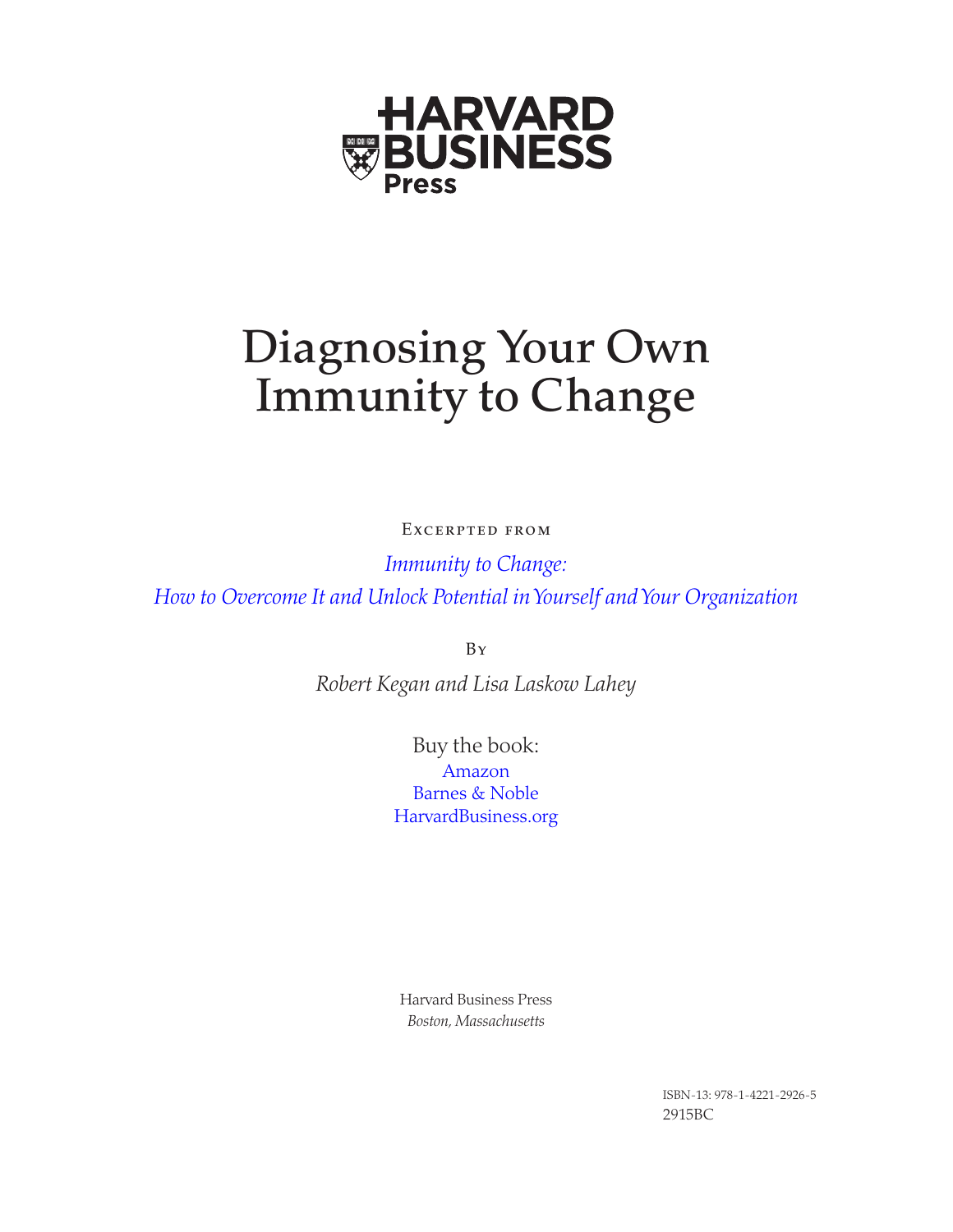Copyright 2009 Harvard Business School Publishing Corporation All rights reserved Printed in the United States of America

This chapter was originally published as chapter 9 of *Immunity to Change: How to Overcome It and Unlock Potential in Yourself and Your Organization*, copyright 2009 Harvard Business School Publishing Corporation.

No part of this publication may be reproduced, stored in or introduced into a retrieval system, or transmitted, in any form, or by any means (electronic, mechanical, photocopying, recording, or otherwise), without the prior permission of the publisher. Requests for permission should be directed to permissions@harvardbusiness.org, or mailed to Permissions, Harvard Business School Publishing, 60 Harvard Way, Boston, Massachusetts 02163.

You can purchase Harvard Business Press books at booksellers worldwide. You can order Harvard Business Press books and book chapters online at www.harvardbusiness.org/press, or by calling 888-500-1016 or, outside the U.S. and Canada, 617-783-7410.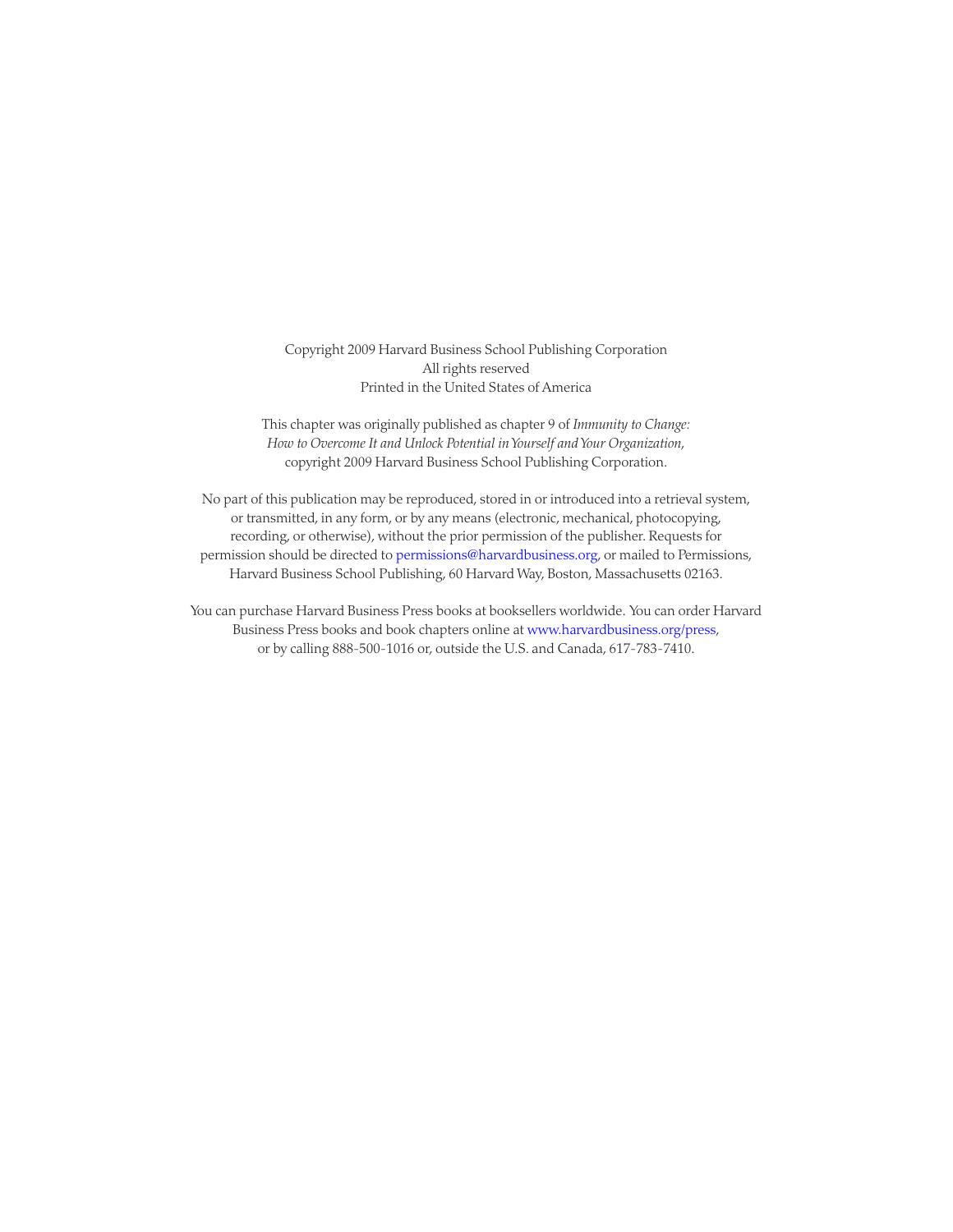9

## DIAGNOSING YOUR OWN IMMUNITY TO CHANGE

I n the years since *How the Way We Talk Can Change the Way We Work* was published, we have guided literally thousands of professionals through the process of constructing their own X-ray, or immunity map, and trained more than a hundred practitioners to guide others through the process. We noticed early in the work that while most people reported having a powerful experience, as many as 30 to 40 percent did not. Many of these people said it was "interesting" or even "worthwhile," but they clearly had not had as valuable a learning experience as their colleagues.

So we set out to identify and strengthen those places in the process where some people's maps lost compression. As a result of these revisions, we have greatly reduced our "failure rate." It is not uncommon now for nearly everyone who undertakes the process to develop an immunity map that feels powerful or intriguing (a 4 or 5 on a scale of 1–5).

If you have never gone through the process of constructing your own immunity map, you are about to be the beneficiary of these enhancements. If you read *How the Way We Talk Can Change the Way We Work* and went through the map-making process described there, we strongly encourage you *not* to skip this chapter. We believe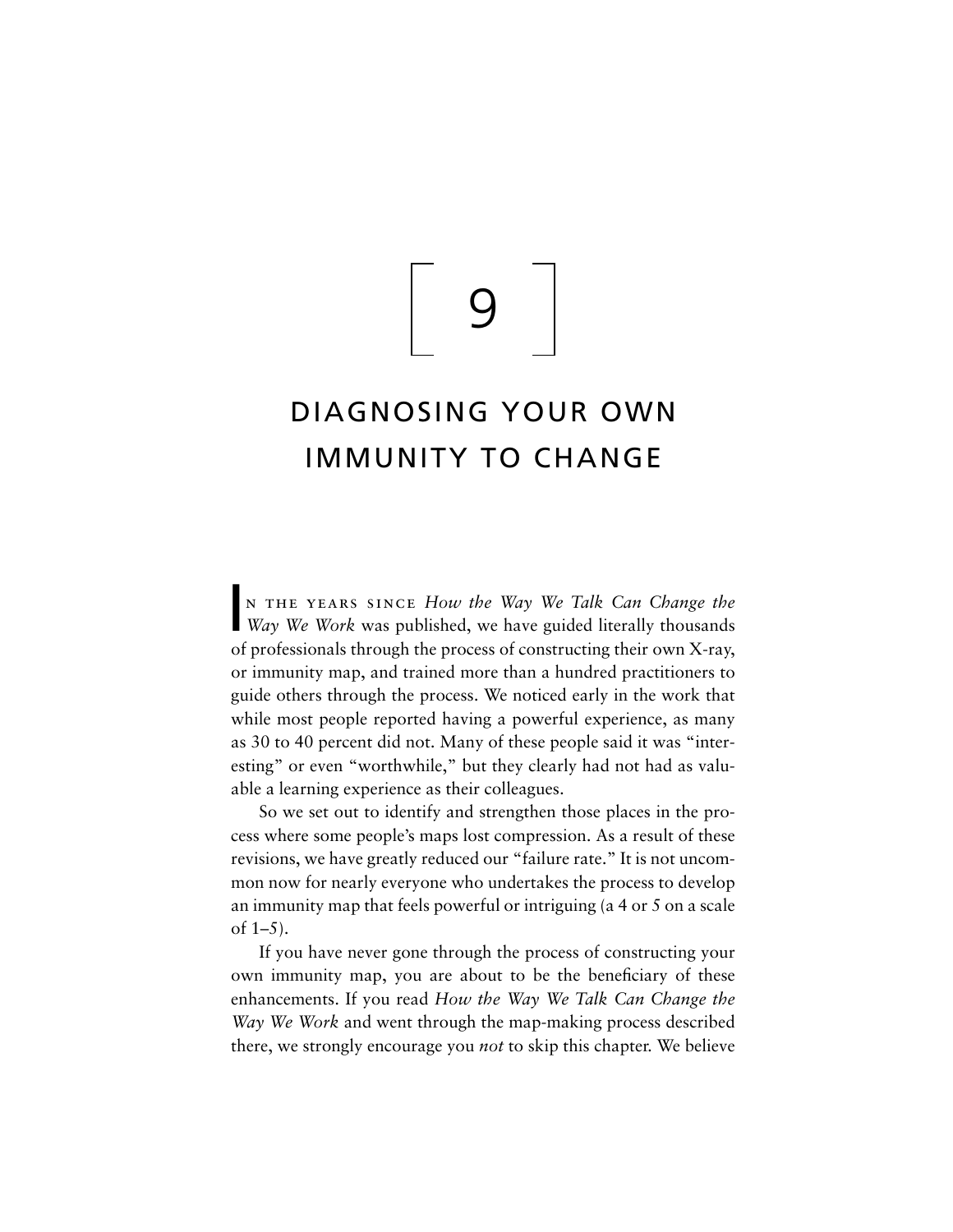you are likely to create a more powerful version this time through, as we help you to avoid the most common pitfalls along the way.

#### GETTING STARTED

We can't emphasize enough the importance of defining a good column 1 improvement goal. As an example, let us tell you the two different ways we got people started when we worked with Peter Donovan's senior team, which we introduced in chapter 2. The first way led to a perfectly interesting three-hour experience with absolutely no impact. The second method initiated a process that, over time, as you heard from Peter, positively altered the DNA of the leadership team of the company.

On the first occasion, we were given an afternoon of a three-day leadership retreat for the executive staff (eighteen members, including all the C-level leaders and their direct reports). The first time any of these people considered a first-column improvement goal was the very moment we stood in front of them at the offsite. We gave them a few minutes to think about three or four of the most important and challenging aspects of their job, and then we asked, "What would be most important for you to get better at—in order to perform any or all of these aspects *significantly better*?"

Each person easily came up with something, and each then proceeded gradually to build an X-ray showing how and why they systematically were preventing themselves from accomplishing this very thing. Many people found the experience of creating the map an especially intriguing way of spending a few reflective hours together. They remarked, as people often do, that they "couldn't see it coming," and appreciated the surprise of being "hit in the face" with something they hadn't seen in themselves. They thought the whole concept of an immunity to change was stimulating and illuminating. Peter thanked us for a productive session and assured us he thought the work would be valuable for the team.

But it wasn't.

We talked with Peter a year later and he concluded that what we had done had had absolutely no effect on anyone or anything in the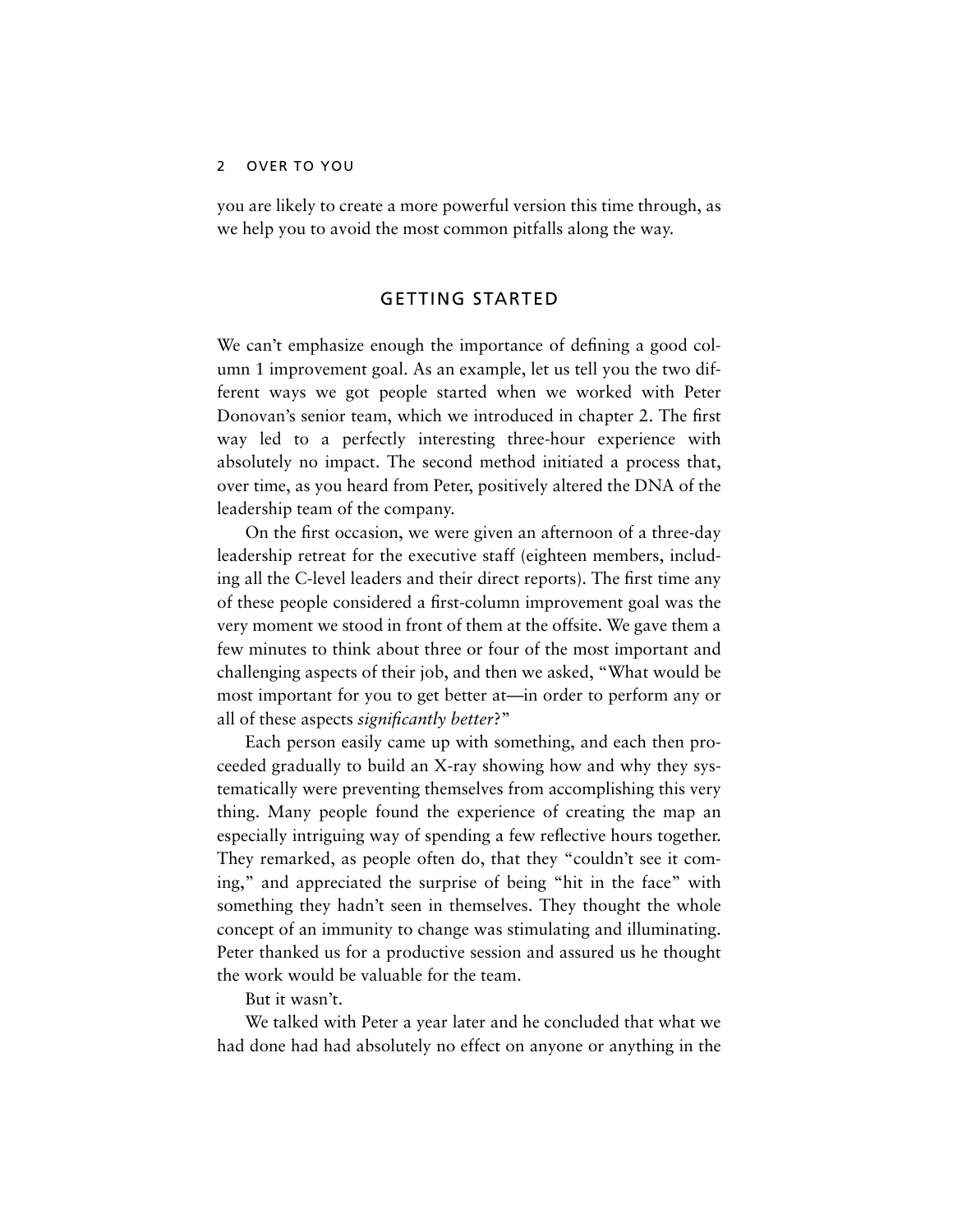company. His interpretation was something we have since heard from many leaders who have gotten involved with our process:

It's one thing if the purpose of the exercise is just to demonstrate the immunity to change as an interesting concept. Having people use their own experience is a clever way of getting them personally involved with a set of ideas. But if the purpose is really to bring about significant change in individuals—and, in our case, if the goal is to bring about significant change in a whole team then *everything depends* on what people put in that first column! After all, even if you carry on the work after the diagnostic [the subject of our next chapter], it ends up being an investment in dramatic change only *along the lines of whatever is in that first column,* and if what is in that first column is not the absolutely optimal goal, then no matter how good the technology, it is being applied to the wrong thing!

You can't just let people choose all by themselves what they put in that first column. We all need input. One of the big messages of your work is that we fool ourselves, right? So, since this is true, how can any of us be expected to be the best source of information on what it is we should really work at improving?

Peter and his two top lieutenants were intrigued enough to try again with a different approach. They saw that, like many organizations, they spent a lot of time evaluating their personnel, giving people feedback, identifying improvement goals—and then, a year later, they didn't notice much change. They had two thoughts:

- Perhaps the immunity-to-change process can "unstick" this familiar story, and ratchet up the ROI on all this assessment and feedback.
- People come out of our evaluation sessions with too many personal improvement goals. What if we identify just "one big thing" and focus all our attention relentlessly on that?

So energetically did they then draw people into the process of identifying their improvement goals that the term "one-big-thing," as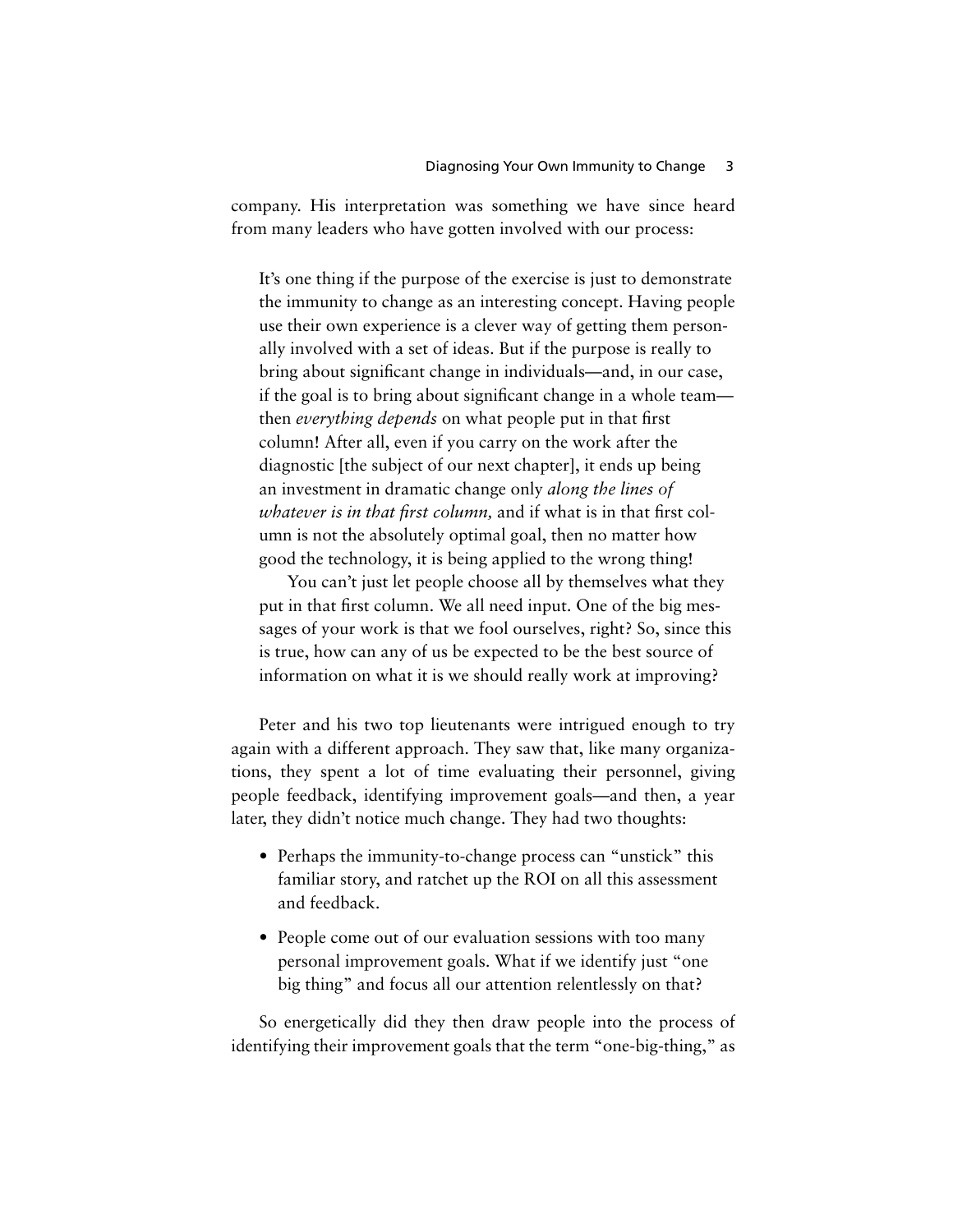you saw in chapter 3, became a lasting part of the lexicon of the company. Every executive was asked to identify a single goal that "would excite you personally if you were able to make big gains on this goal" and "would clearly enable you to add more value to the company." The goal should not be something technical that you could accomplish by learning some new skill. Rather it should clearly involve your own growth as a person. At the same time, the goal should not be something that would require a complete personality transplant.

Before the next executive team retreat, every member got oneon-one feedback from several sources:

- The person to whom they report: "Here's the improvement goal that is going to make the biggest difference to me in evaluating you this year for bonus [or promotion, or whatever]."
- Peers: "Here's the thing I think would make you a better team member."
- At least one person who reported to them: "Here's what would enable me to serve you better."

The top leaders shared with each other what particular onebig-thing was shaping up for each of their direct reports, and then they pushed each other: "Are we each honestly excited about each person's goal? Do we all feel that each of these one-big-things would make a big difference for the company?" They also challenged each other regarding *their own* one-big-thing. In addition to each other, they consulted their executive coaches and, in some cases, they asked ownership and people from ownership's office, to make sure they had good improvement goals themselves. And they didn't stop with purely inoffice canvassing. As Peter has described, they went home and checked to see whether family members also felt they would see big benefits were the person to make real improvement on the chosen goal.

A colleague of ours—an expert on research methodology—says, "You can't solve by brilliant analysis later on what you screwed up at the start in the original design." So how can we help you not to screw up your original design? Our first tip is this: don't expect to complete this chapter in a single sitting. You will need to get a little external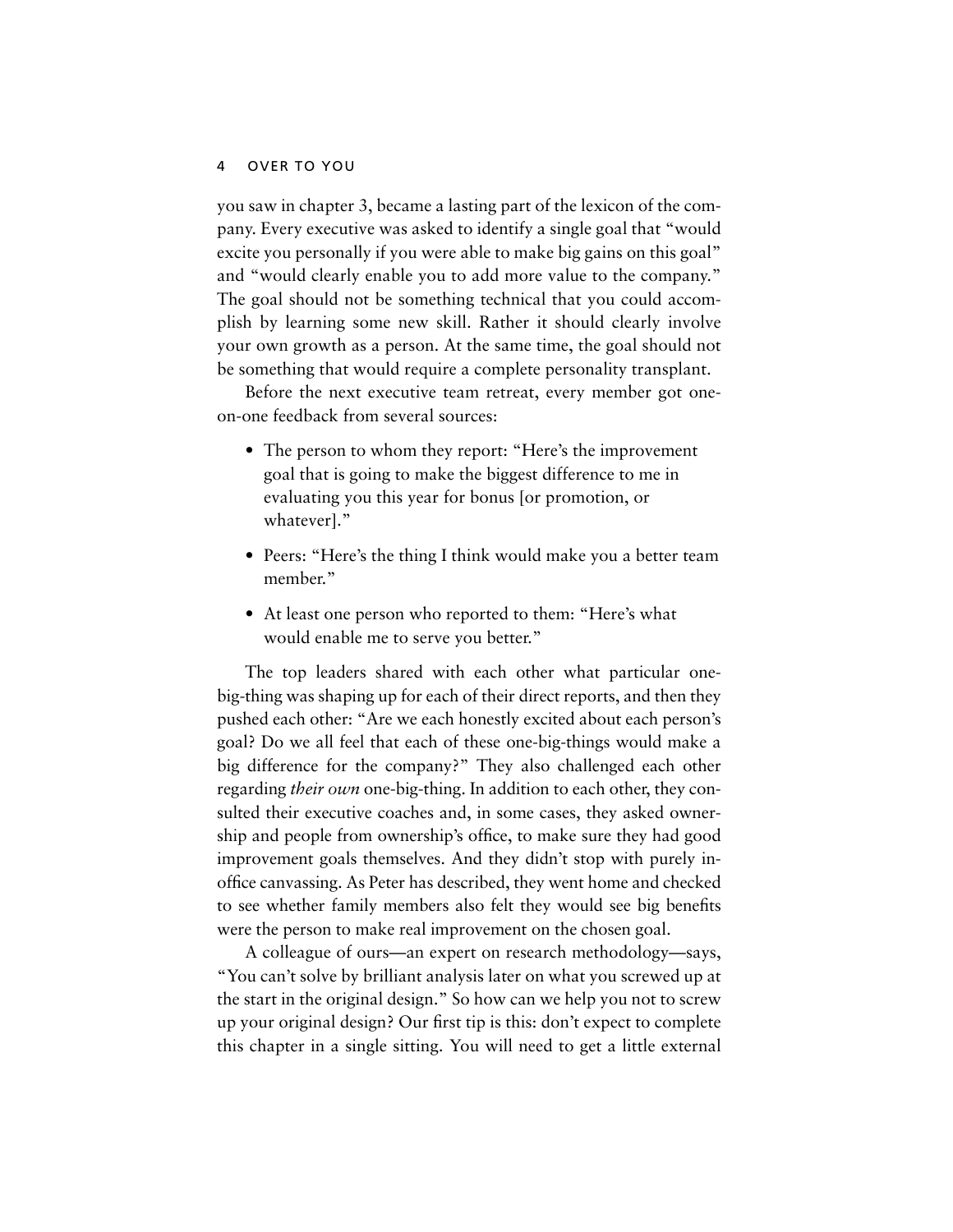input even before you make your first-column entry. Talk to the people around you, at work and at home, and find out if the prospect of achieving your proposed goal brings a shine to their eyes. Ask them if they have an alternative goal to propose, something they think would be even more valuable for you; something they personally would be even happier to see. Don't enter your first-column goal until you are certain its accomplishment would be a big deal not just to you, but to people around you.

#### COLUMN 1: YOUR IMPROVEMENT GOAL

Once you have completed this prework, start to create your map using the template shown in figure 9-1. To help us guide you through your own X-ray, we are going to introduce Fred, a real executive, whose unfolding map will provide examples for your own. (Fred is the fellow we referred to in chapter 8, whose goal to be a better listener was made more urgent when he learned of its importance to his relationship with his daughter.)

**FIGURE 9-1**

#### **Create your own immunity X-ray**

| <b>Commitment</b><br>(improvement<br>goal) | $\mathbf{2}$<br>Doing/not doing<br>instead | 3<br><b>Hidden</b><br>competing<br>commitments | 4<br><b>Big assumptions</b> |
|--------------------------------------------|--------------------------------------------|------------------------------------------------|-----------------------------|
|                                            |                                            | Worry box:                                     |                             |
|                                            |                                            |                                                |                             |
|                                            |                                            |                                                |                             |
|                                            |                                            |                                                |                             |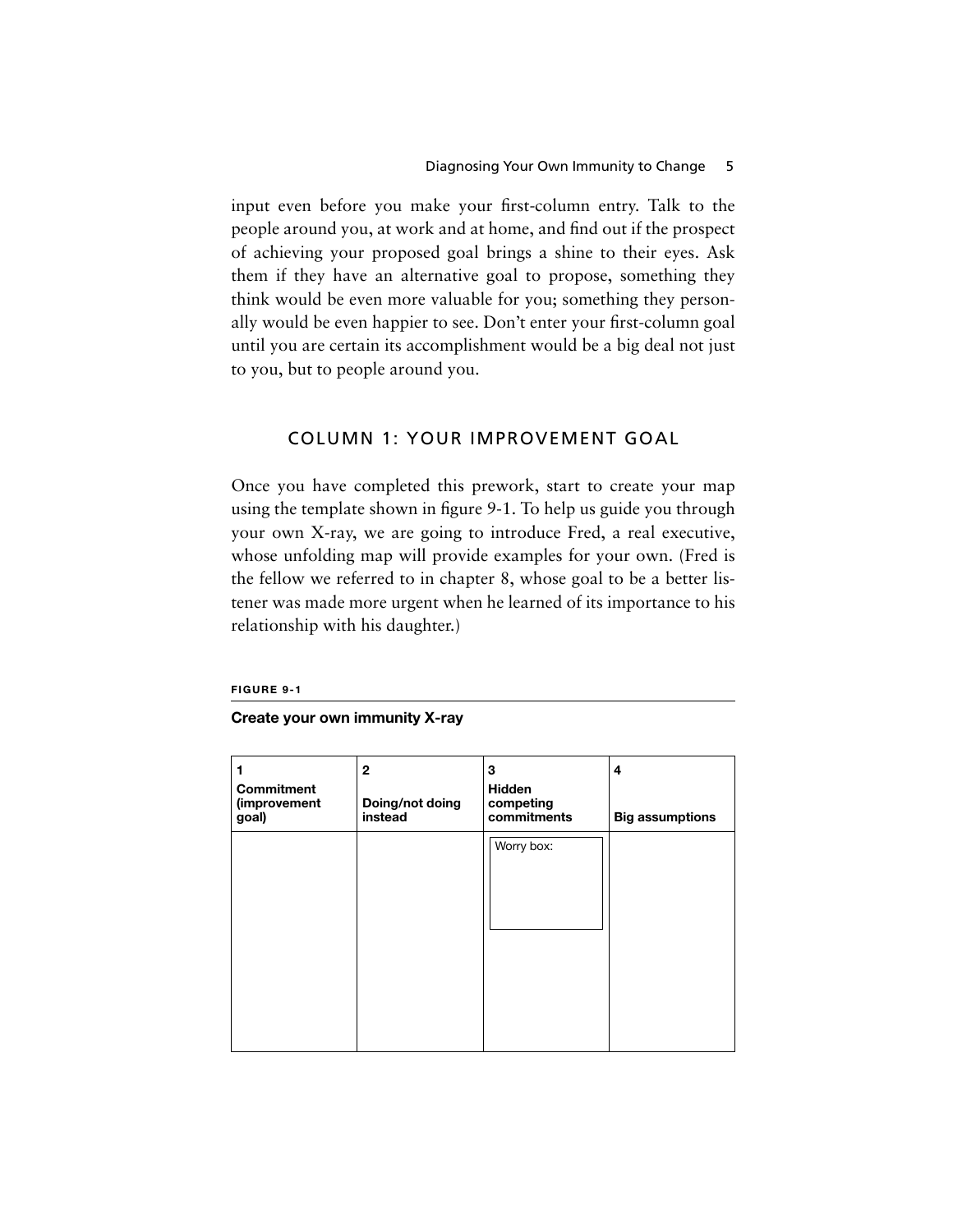So you've gotten some internal input and you have now entered your own first-column goal, right? (Okay, we know you haven't! You're just reading on from the prior pages. But c'mon! Your whole understanding of what the immunity to change really is will be much deeper if you have a direct experience of it as it applies to *you*! Take your time. Do your homework; then, and only then, enter your first draft of an improvement goal, your commitment, in column 1.)

Figure 9-2 shows Fred's original first-column entry. Fred was able to affirm all of the following about his goal, and, as you look at yours, you should be able to do the same:

- It's important to him. It would be a big deal for him if he could get dramatically better at this. He very much *wants* to get better at it; he even feels some urgency about getting better at it. It's not just that it would be *nice* if he could; he feels the *need* to, for whatever reason.
- It's important to someone around him. He knows that others would value it highly if he could get better at this.

#### **FIGURE 9-2**

#### **Fred's first-draft column 1 improvement goals**

| <b>Commitment</b><br>(improvement<br>goal)                                            | $\overline{2}$<br>Doing /not doing<br>instead | 3<br>Hidden compet-<br>ing commitments | 4<br><b>Big assumptions</b> |
|---------------------------------------------------------------------------------------|-----------------------------------------------|----------------------------------------|-----------------------------|
| To be a better<br>listener (to not let<br>my mind wander), to<br>not get so impatient |                                               | Worry box:                             |                             |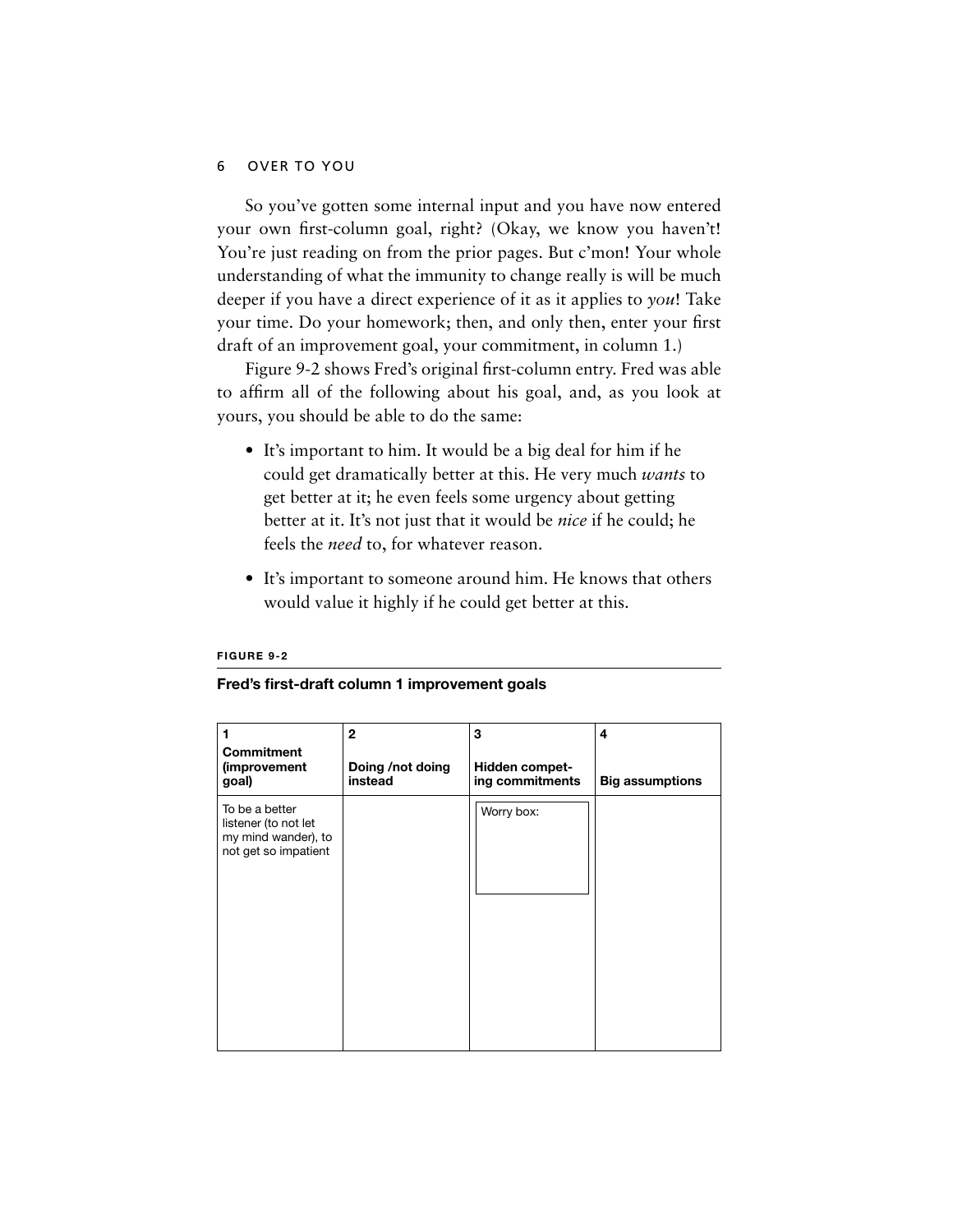• He is clear that accomplishing this goal primarily implicates *him.* His focus for improvement in this area is on *himself,* changes *he* will have to make. (After all, it is possible for someone with his goal to feel otherwise, as in, "If only people didn't waste my time with boring or insignificant communications I would in fact *be* a much better listener.")

If your current draft of your first-column entry falls short in any of these respects, don't worry. That is a common shortcoming with first drafts of this exercise. However, if it *does* fall short, you should not just continue to your second column. That is another common mistake. The power and utility of your ultimate map will be maximized if you take the time to revise your entry until it meets all of the above criteria.

Although Fred's entry may meet all these criteria, we can see another that it does not meet, and this will give us a chance to illustrate what we mean by revising your first draft. He tends to elaborate on his goal in the negative—by saying what he does *not* want to do ("to not let my attention wander, to not get so impatient"). We have found that people tend to end up with maps they experience as more powerful when they start out by saying affirmatively what they want to *become* rather than what they want to *stop* being. Accordingly, Fred revised his first-column entry as shown in figure 9-3, and if you notice this tendency in your own entry, we suggest you do the same.

#### COLUMN 2: THE FEARLESS INVENTORY

From the sample X-rays you have seen throughout the book, you know that the next step is to take a fearless inventory of all the things you are doing (or not doing) that work *against* your first-column goal.

We will turn you loose to make these entries in your own second column in a moment, but first, some further clarification:

• The more concrete behaviors you can list (what you actually do or fail to do), the better. Fred, for example, initially wrote in his second column, "I get impatient." Similarly, someone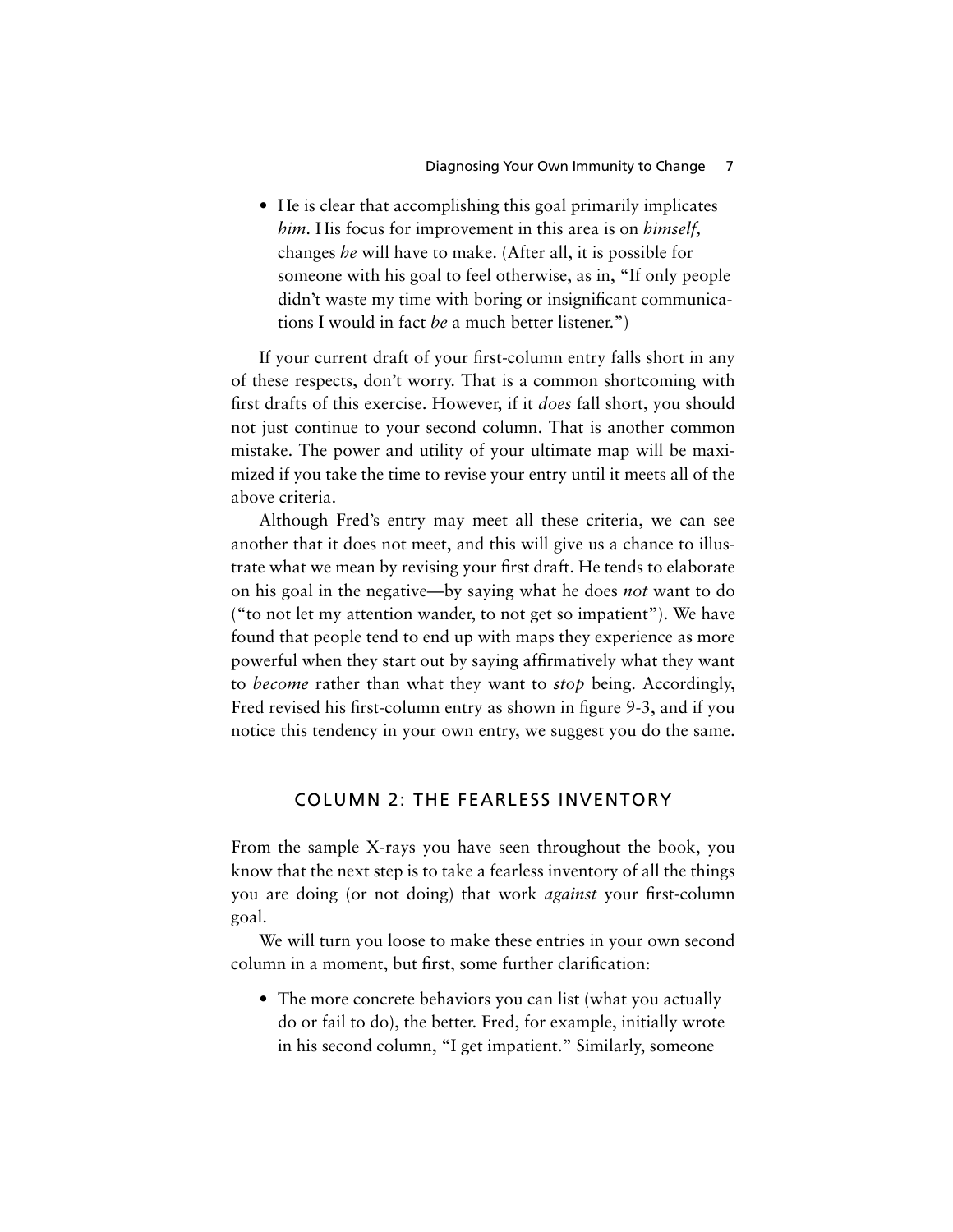#### **FIGURE 9-3**

#### **Fred's revised column 1 improvement goals**

| 1<br><b>Commitment</b><br>(improvement<br>goal)                                                                           | $\mathbf{2}$<br>Doing /not doing<br>instead | 3<br>Hidden compet-<br>ing commitments | 4<br><b>Big assumptions</b> |
|---------------------------------------------------------------------------------------------------------------------------|---------------------------------------------|----------------------------------------|-----------------------------|
| To be a better<br>listener (especially<br>better at staying in<br>the present, staying<br>focused, being more<br>patient) |                                             | Worry box:                             |                             |

whose goal is to be better with difficult conversations might have initially entered, "I am uncomfortable with conflict." Neither of these are optimal entries because these are states of mind, not external behaviors. We would ask that person, "But what do you actually *do* or *fail to do* as a result of your impatience, discomfort, or other unpleasant feelings?" Before you create your own list, have a look at Fred's second-column entries in figure 9-4.

• The more items you enter here, and the more honest you are, the greater the eventual diagnostic power of your map will be. Keep in mind that no one need ever see what you enter, so take a deep dive, and tell on yourself. The purpose is not to shame or embarrass you, or assign fault. You will see shortly that the richer you make this column, the bigger the eventual payoff.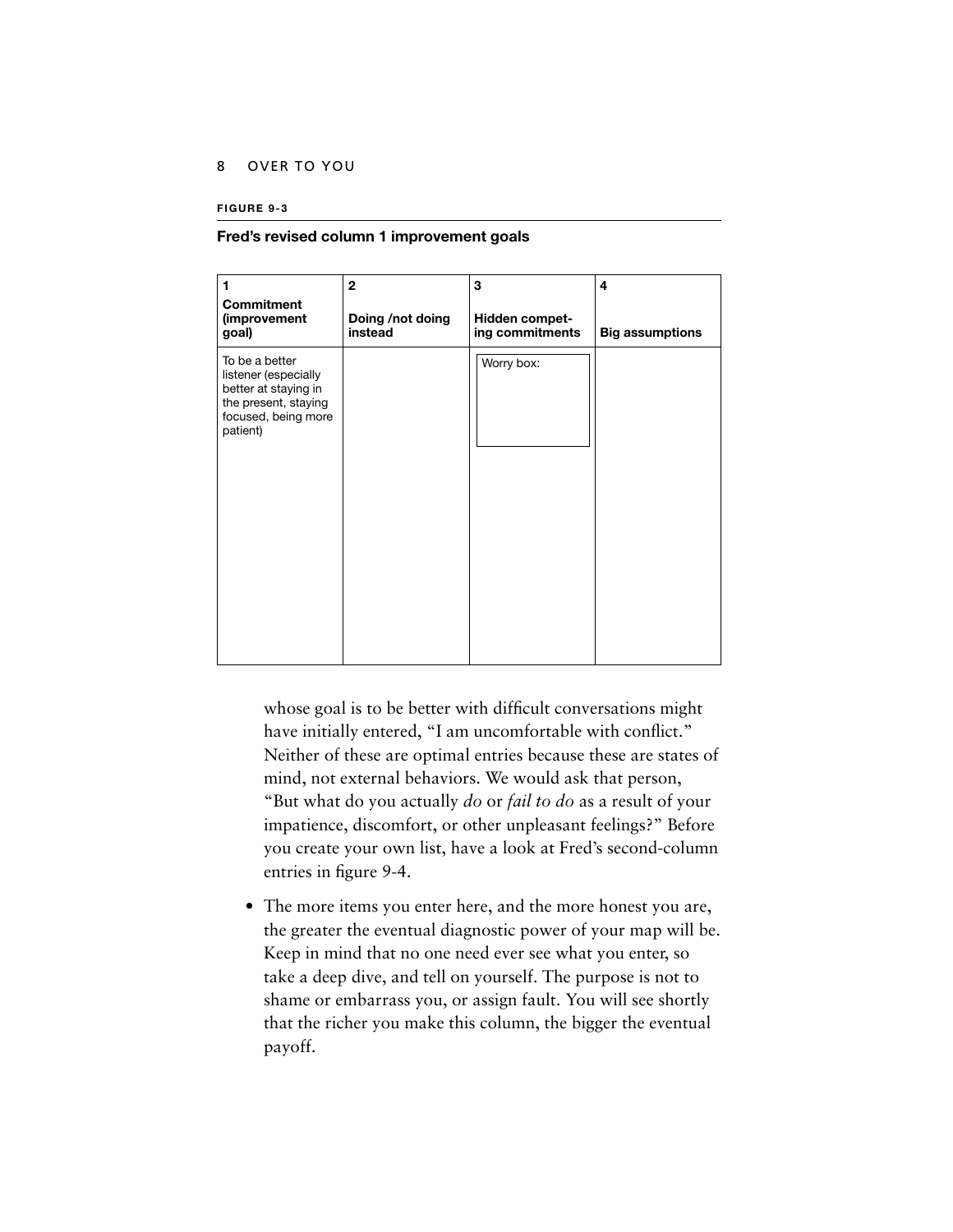- Make sure that *everything* you enter provides a picture of you working *against* your own goal in column 1. (No doubt you are also doing things *on behalf of* your column 1 goal. Good for you, but that is not the nature of the column 2 assignment. We aren't looking for balance here. The best information for revealing your immunity will eventually be found in the things you do, or fail to do, that have the unintentional effect of *undermining* your improvement goal.)
- You should also be clear we are not asking *why* you are doing these things, or for ideas or plans about how you can stop doing these things and get better. The urge to explain our own ineffectiveness and/or to devise strategies to cure ourselves of our wicked ways is often very strong at this point in the process. It's understandable, since for many of us it is uncomfortable to look at a list of our foibles staring back at us in black and white, and we want to do something to make this go away. Try to resist these impulses. For now, you are just trying to go for descriptive depth and honesty. Just the behaviors themselves in all their embarrassing glory.

If you need further clarity or inspiration look at Fred's entries in figure 9-4.

If you get regular feedback, supervision, or evaluation, you may want to consider that input as an additional source of column 2 entries. If not, and if for any reason you are unable to create a rich list of your own counterproductive behaviors, we have a final suggestion, if you have the stomach for it: seek out a few people whom you trust and feel are on your side and just ask them if they can identify any behaviors (or avoidances) in your repertoire that tend to work against your goal. We guarantee you, *they have things to add to your list!* Thank them, and enter their observations in your second column.

Okay, over to you.

When you have finished making your entries, take another glance at the four criteria for column 2 entries, and check to see that your list squares with these. Don't read the next section until you have completed your second column and made any necessary revisions.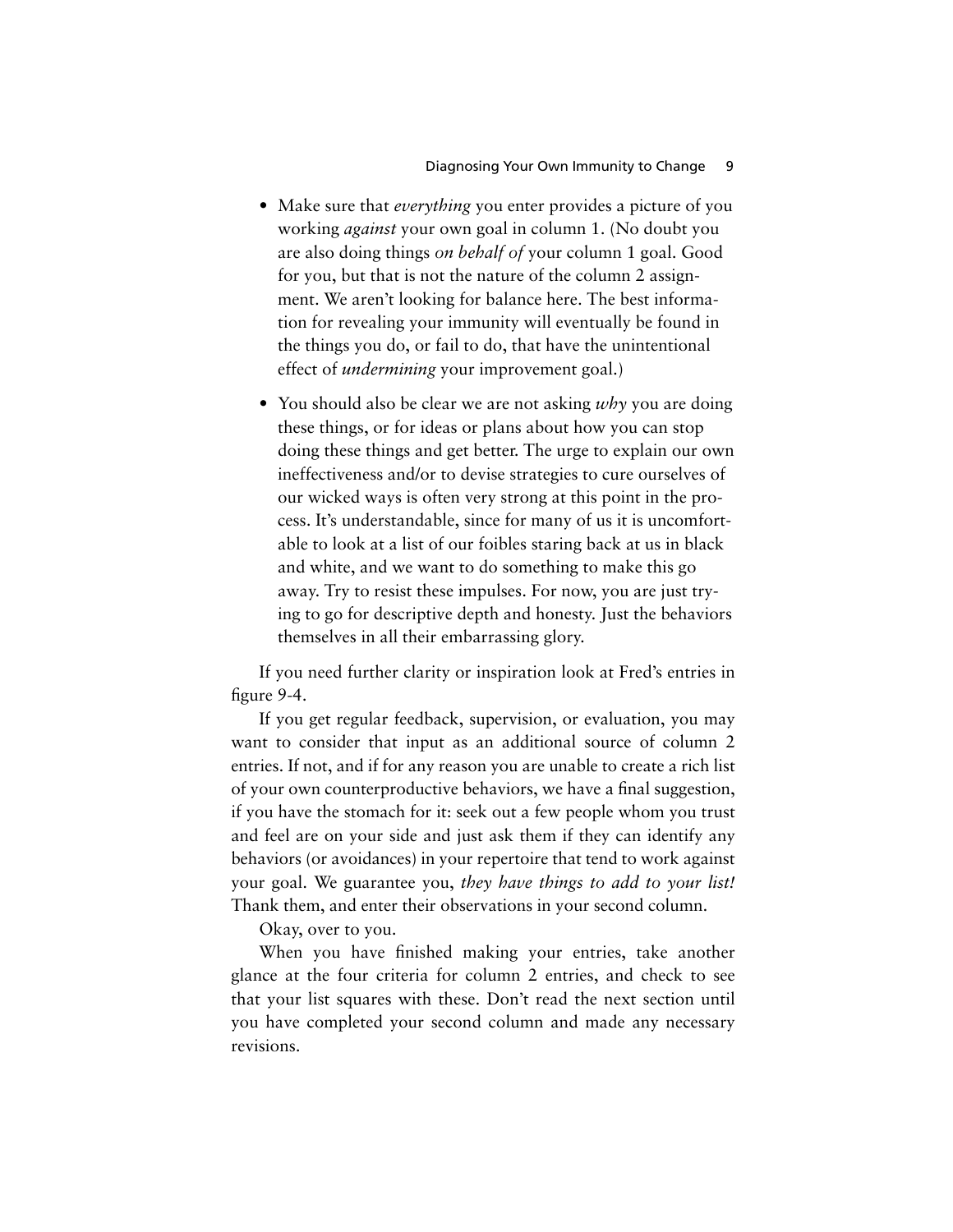#### **FIGURE 9-4**

#### **Fred's column 2 entries**

| 1<br>Commitment                                                                                                           | $\overline{2}$                                                                                                                                                                                                                                                                                                                                                                                                                                                                                                                                                                                                                 | 3                                 | 4                      |
|---------------------------------------------------------------------------------------------------------------------------|--------------------------------------------------------------------------------------------------------------------------------------------------------------------------------------------------------------------------------------------------------------------------------------------------------------------------------------------------------------------------------------------------------------------------------------------------------------------------------------------------------------------------------------------------------------------------------------------------------------------------------|-----------------------------------|------------------------|
| <i>(improvement</i> )<br>goal)                                                                                            | Doing/not doing<br>instead                                                                                                                                                                                                                                                                                                                                                                                                                                                                                                                                                                                                     | Hidden compet-<br>ing commitments | <b>Big assumptions</b> |
| To be a better<br>listener (especially<br>better at staying in<br>the present, staying<br>focused, being more<br>patient) | I allow my attention<br>to wander off.<br>I start looking at my<br>BlackBerry.<br>I make to-do lists in<br>my mind, or even<br>literally on a slip of<br>paper.<br>If I'm trying to listen<br>to a client, I'll often<br>start thinking of<br>what would be an<br>impressive response<br>and stop listening to<br>what he is saying.<br>If it's my daughter,<br>I'll often start<br>thinking of what<br>she should do<br>differently, and stop<br>listening to what she<br>is saying.<br>If it's my wife, I'll<br>often feel "this is not<br>urgent" and my<br>attention will shift to<br>something that I<br>think is urgent. | Worry box:                        |                        |

### COLUMN 3: HIDDEN COMPETING COMMITMENTS

Have you been wondering about the empty square at the top of column 3 in figure 9-1? It's what we call the worry box, and it will help you develop raw material for your column 3 entries.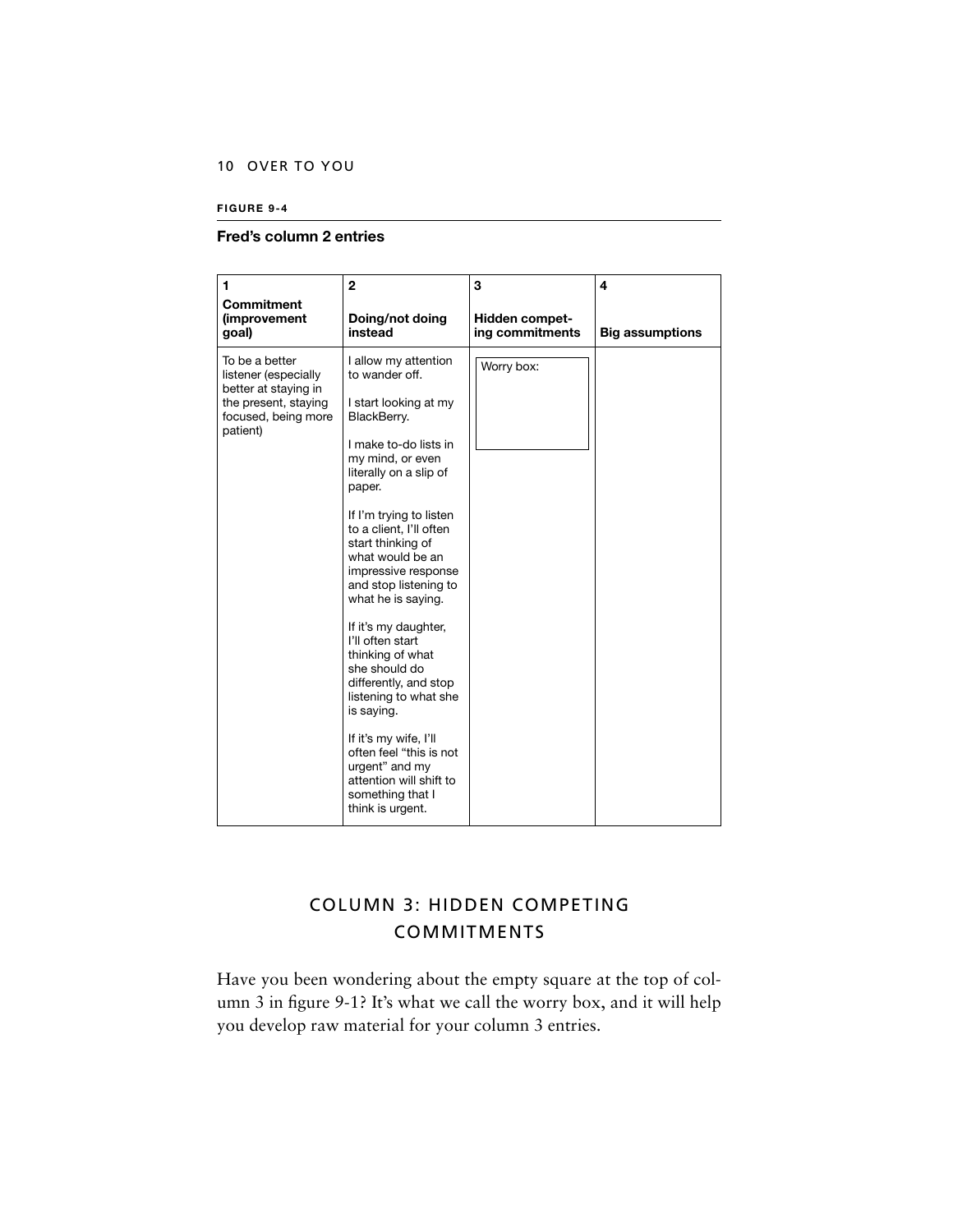#### *Step 1: Filling Your Worry Box*

When you look at the X-rays throughout this book, it should become obvious that the column 3 commitments produce something unexpected for their authors. It is not until we complete the third column, after all, that we begin to see the hidden dynamic, the immunity to change, emerge. We begin to see a whole different set of competing commitments that live alongside the improvement goals of column 1. In chapter 2, for instance, we understood that Peter genuinely wanted to:

- Be more receptive to new ideas
- Be more flexible in his responses, especially regarding new definitions of roles and responsibilities
- Be more open to delegating and supporting new lines of authority

But when we got to the third column in his map, we learned that he also had commitments (or, more properly, these commitments also *had him*):

- To have things done *my* way!
- To experience myself as having a direct impact
- To feel the pride of ownership; to see my stamp on things
- To preserve my sense of myself as the super problem solver, the one who knows best— yesterday, today, and tomorrow

In looking at the third column of the various X-rays we've shown, you may have wondered, "However did they get people to see these things?" The hard work we hope you have been doing on the first two columns should now help you complete your own third column. The result, across the three columns, should be a picture you will see in a moment—that intrigues you and can serve as a platform for eventually meeting your own adaptive challenge.

The first step in creating good entries for column 3 is to generate the raw material that will eventually get you there. Have a look at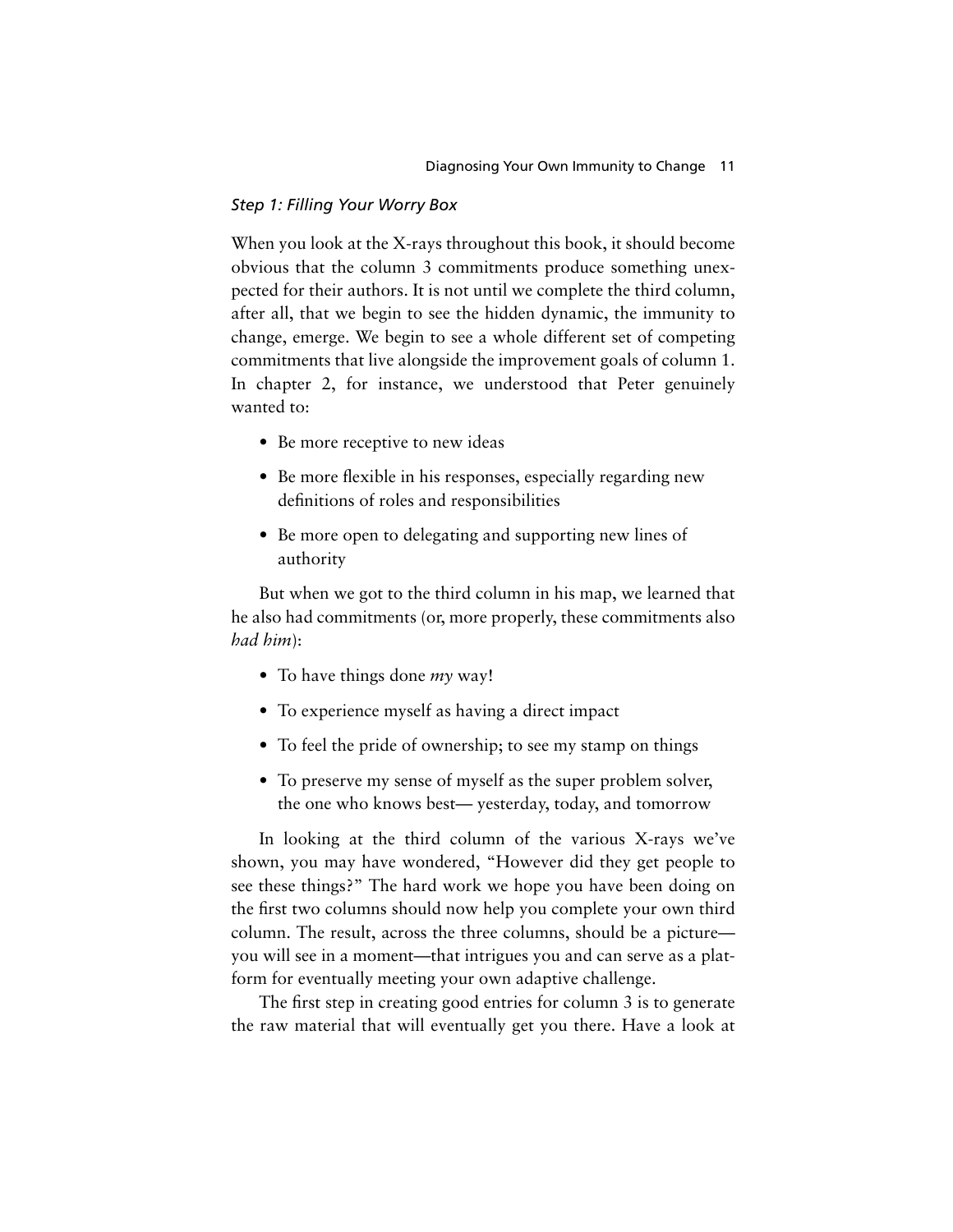your column 2 list and answer the following question about each of those entries: If I imagine myself trying to do the *opposite* of this, what is the most uncomfortable or worrisome or outright scary feeling that comes up for me?

Peter thought about what would be the most uncomfortable, unpleasant, or scary thing for him if he tried to actually share more of the authority and shaping of the company, and what he got to was, "Eeech. I'd feel less important; I'd *be* less important; I could be displaced, become a marginal player in my own company. Yuk!"

The "Eeech" and the "Yuk" are important. The goal is to locate an actual loathsome *feeling,* not just a thought or an idea about an unpleasant feeling. The goal is to let yourself vicariously experience a little of this feeling, and only then to put that feeling into words.

Go ahead and look at each of your column 2 entries and, in the worry box in column 3, jot down the biggest worry, discomfort, or outright fear that comes up when you think of trying to do the opposite of the behavior you wrote down.

We are at another critical point here, a place where, if you do not take this to sufficient depth, the map you come up with will not have enough power. If you haven't located a genuine "oh, shit" kind of feeling, you are probably not there yet. You have to really reach some fear, and if you haven't gotten there yet, you might ask yourself, "and what would be the worst about *that* for me?" *You need to get to a place where you feel yourself at risk in some way; where you are unprotected from something that feels dangerous to you.*

Many of you have probably gotten to this point all on your own. But since we want to increase the chance that nearly *all* of you will have a powerful map at the end of this chapter, let's take a look at a typical not-yet-there entry, and what you can do about it.

Fred took a first shot at this in his quest to become a better listener:

If I think of not allowing my attention to wander off, what's the worst feeling that comes up for me? The first thing that comes up is just boredom and the next is impatience. I just hate the feeling of being bored, that what I am doing has no important point. I'm not engaged. It's like the feeling of waiting for a plane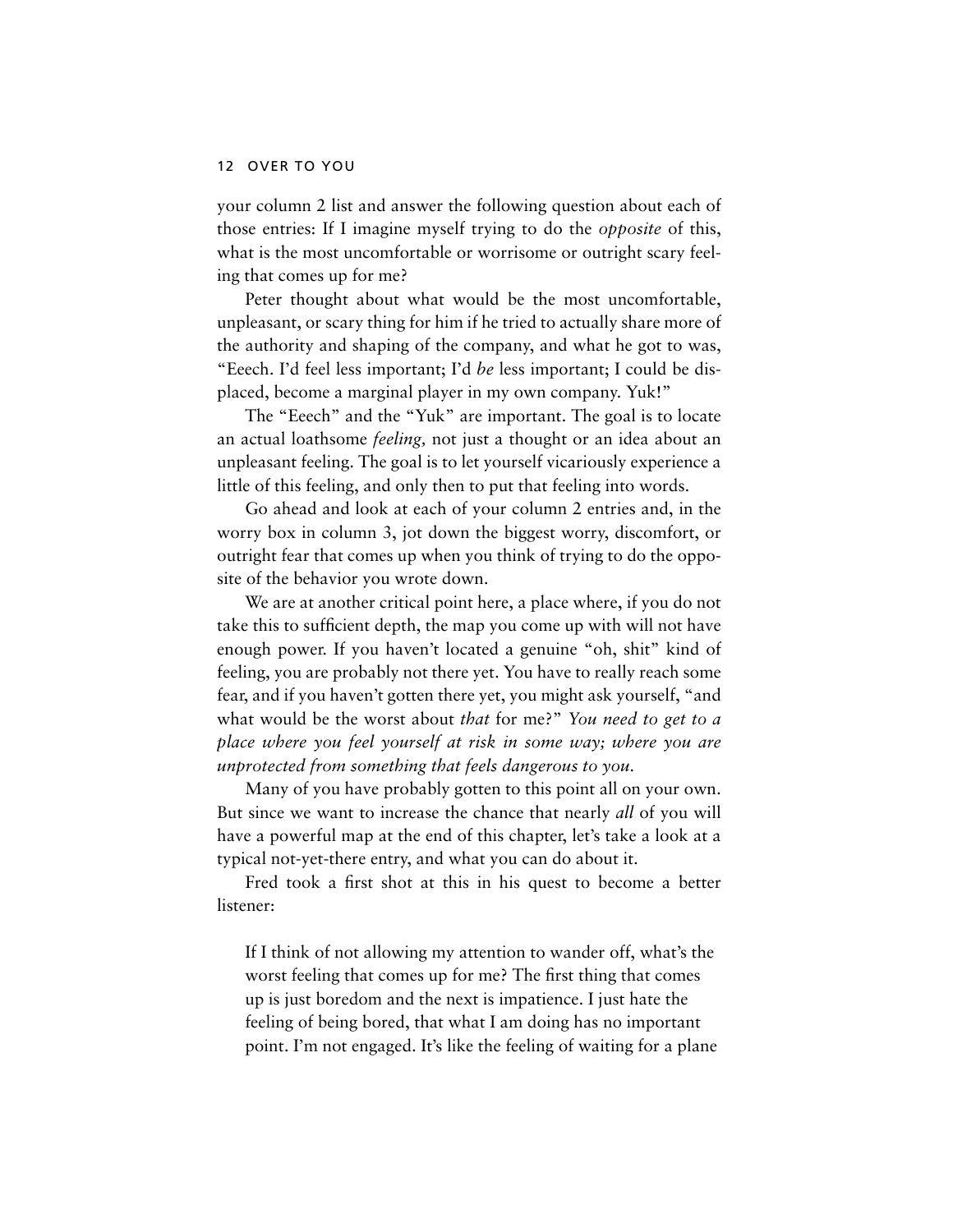to land. I'm waiting for life to happen, but life is not happening. I'm having to listen to a lot of stuff that frankly doesn't matter, or that I already know, or that I got from the person in the first two minutes and now he is saying it all over again in some slightly different way. I hate that. The boredom often runs quickly into impatience. I haven't time for this. There are a lot of balls in the air, things that need attending to, and I've got to get moving. So, boredom and impatience. Two awful feelings, and those are the feelings that come up.

This is a very common example of not yet going quite deep enough in this step, not yet identifying what is really the anxiety in the wings here. We have learned that some people quickly identify certain kinds of negative feelings that are like valuable "book covers" they've drawn the right volume from the shelf, but now they need to open the cover and read what is inside.

Boredom is one of these common covers. We get bored because we have disengaged. But often we back off for a very good reason! Often we have disengaged because of something awful we didn't want to feel. Something happened, very quickly, *before* the disengagement that led to the feeling of boredom. What is that awful something? When we asked Fred about this, he quickly got to a deeper place: "If I don't disengage with my teenagers, I'm left feeling like whatever I say, they are going to roll their eyes; I am going to feel humiliated by their disdain. That is actually a very awful feeling for me. If I don't disconnect with my wife, I often have a feeling of helplessness that the situations she is talking about are out of my control. There is nothing I can do about it. I hate that feeling."

Now we are getting to the self really being at risk!

The same is true of impatience. Again, this is a good start; a cover to a valuable book. But what is the text underneath the cover? Am I impatient because I feel I must be somewhere other than where I currently am? How come? What is the danger? Impatience, too, signals some risk to me, but what? Listen again to Fred:

The impatience comes up in a variety of ways. I'll be listening to someone and something they say reminds me of something that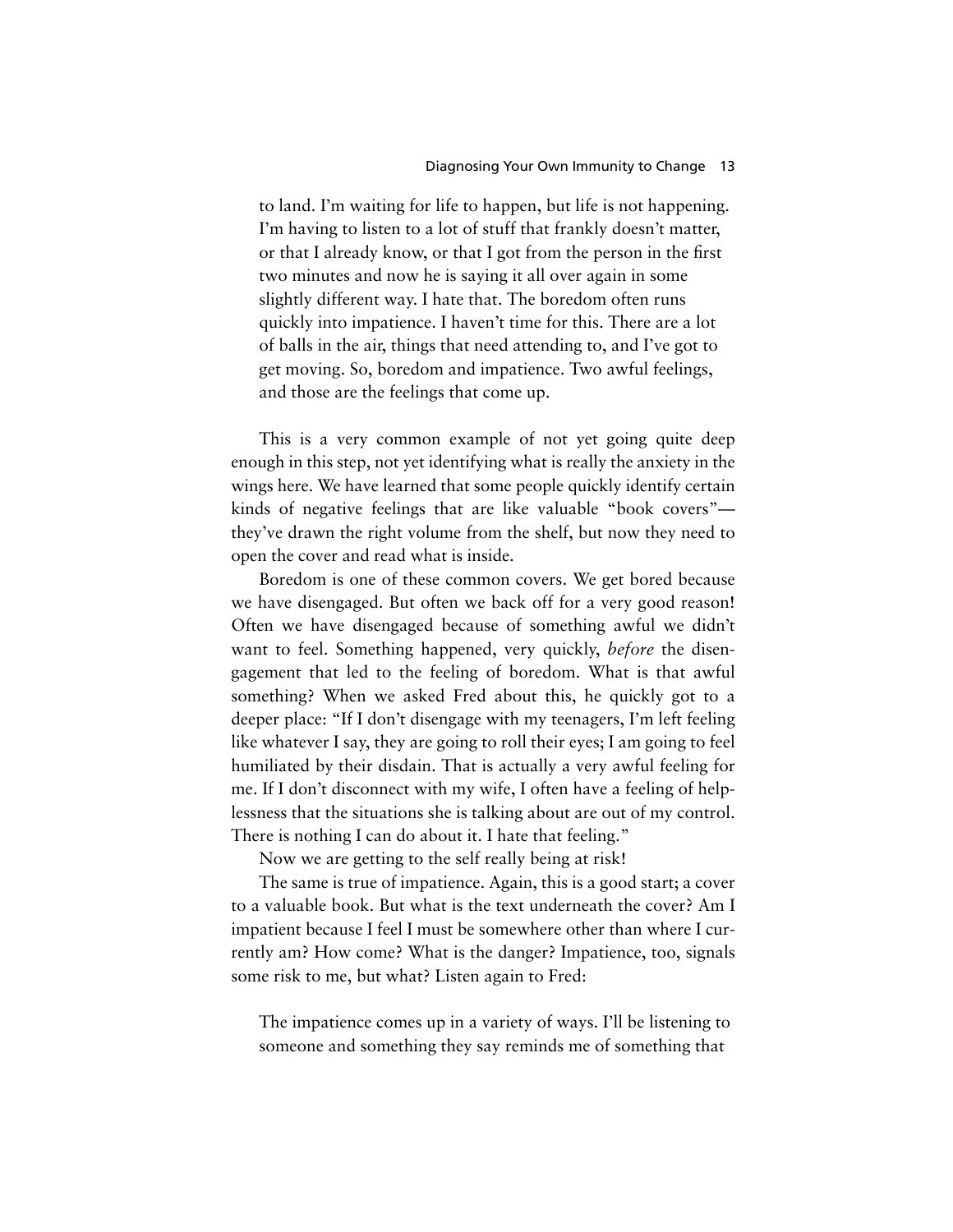needs doing. If I don't allow myself to go there in my mind, I feel terror that one of the balls I am juggling is going to drop. I have a lot going on in my life, and the truth is that I'm not a very well-organized person. If I don't attend to the worry that has come up for me, I could forget about it, and something bad could happen.

Sometimes, with my kids, or with junior people in the company, the impatience has to do with an alarm that *they* are going to screw up. When I think of just continuing to listen, and stifling my urge to start giving my wonderful advice, I worry, for example, that my daughter is going to take a big wrong turn in her life.

So what was originally boredom and impatience we now see is:

- The fear of looking stupid
- The fear of being humiliated
- The fear of helplessness
- The fear of being out of control
- The fear of making a big mistake
- The fear of allowing someone else to make a big mistake (especially someone for whom I am responsible)

This is what went into Fred's worry box in column 3.

Now take a look at what *you* have generated for this step, as you considered doing the opposite of what you wrote in column 2, and see if you have reached this level of fear—feelings of being unprotected in some way against a danger or a risk you absolutely do not want to run.

#### *Step 2: Generating Possible Competing Commitments*

The actual entries for column 3, however—the hidden competing commitments—are not these fears in the worry box themselves. The fears, we said, are the raw material for generating third-column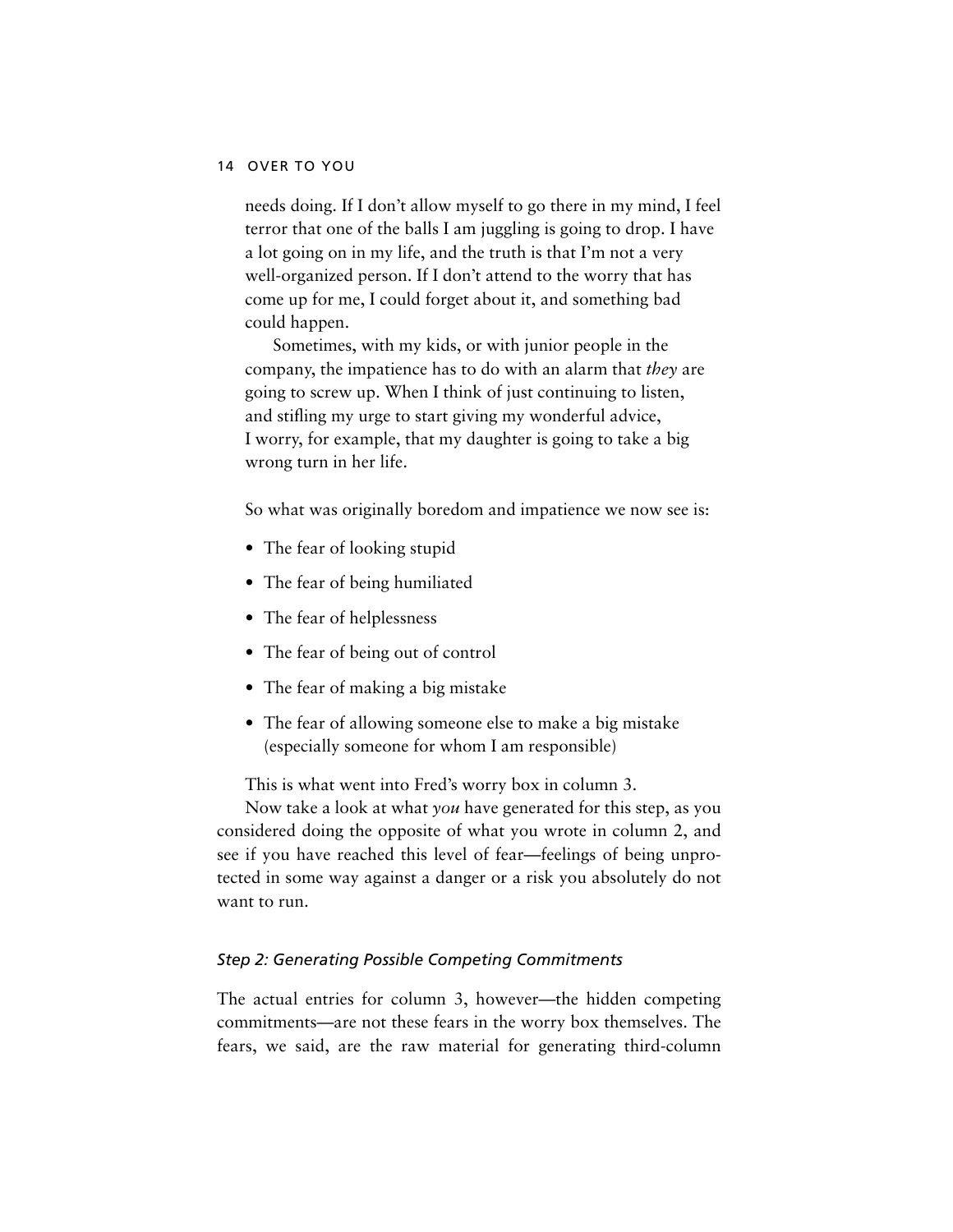commitments. The idea behind the immunity to change is that we do not merely have these fears; we sensibly, even artfully, protect ourselves from them. We create ways of dealing with the anxiety these fears provoke. We are not only afraid; we take action to combat our fears. We defend ourselves from what terrifies us. We are actively (but not necessarily consciously) committed to making sure the things we are afraid of do not happen.

This is the heart of a third-column commitment. It is a commitment to keep the thing we are afraid of from happening. Fred not only fears looking stupid; without his realizing it, he may also have a commitment *to not looking stupid*. (Or, more precisely, a commitment to not looking stupid *has him*.)

He does not merely passively "have a fear" of looking stupid; he actively behaves in ways that very effectively, even brilliantly, protect him from looking stupid to his teenagers. How does he do this? He disengages when they speak, makes himself bored, finds something else that needs doing in his mind. He worries that if he really stays present to them and listens, and tries to respond out of his listening, they are going to be disdainful and roll their eyes, and he is going to feel humiliated, a feeling that is almost unbearable for him. And so, he does a very intelligent thing—he withdraws.

His withdrawing is now perfectly understandable, to us and to him. It is perfectly sensible. On behalf of his commitment to protect himself from humiliation, we could say he should withdraw even more than he currently does! His behavior is highly effective. It just has one drawback: It will prevent him from making any progress on his improvement goal, a goal that is very important for him to accomplish. He can see here an expression of how he systematically prevents progress on his own goal. He is captive of a mental system that is working to protect him, to save his life as he knows it—a perfectly effective immune system.

Fred can now go ahead and convert *each* of the fears he identified into a possible third-column commitment (which he holds alongside the goal to be more present and be a better listener). As he fills in his third column, he will see taking shape the dynamic equilibrium that the arrows stretching across the first three columns are meant to suggest. In figure 9-5 he can see a picture of himself with one foot on the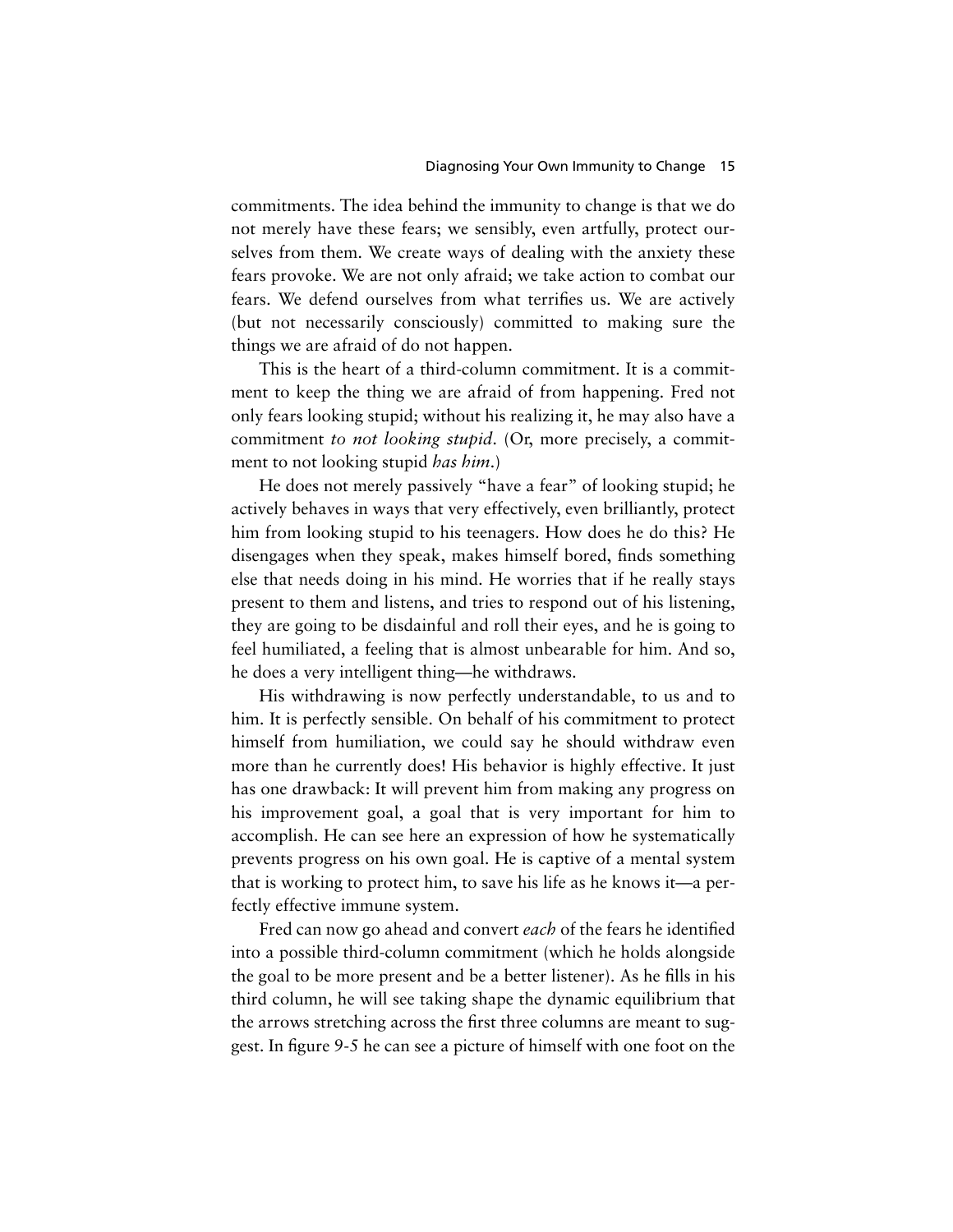#### **FIGURE 9-5**

### **Fred's column 3 commitments: The immune system comes to light**

| 1                                                                                                                         | $\mathbf{2}$                                                                                                                                                                                                                                                                                                                                                                                                                                                                                                                                                                                                                            | 3                                                                                                                                                                                                                                                                                                                                                                                                                                                                                                                  | 4                      |
|---------------------------------------------------------------------------------------------------------------------------|-----------------------------------------------------------------------------------------------------------------------------------------------------------------------------------------------------------------------------------------------------------------------------------------------------------------------------------------------------------------------------------------------------------------------------------------------------------------------------------------------------------------------------------------------------------------------------------------------------------------------------------------|--------------------------------------------------------------------------------------------------------------------------------------------------------------------------------------------------------------------------------------------------------------------------------------------------------------------------------------------------------------------------------------------------------------------------------------------------------------------------------------------------------------------|------------------------|
| Commitment<br><i>(improvement</i> )<br>goal)                                                                              | Doing/not doing<br>instead                                                                                                                                                                                                                                                                                                                                                                                                                                                                                                                                                                                                              | Hidden compet-<br>ing commitments                                                                                                                                                                                                                                                                                                                                                                                                                                                                                  | <b>Big assumptions</b> |
| To be a better<br>listener (especially<br>better at staying in<br>the present, staying<br>focused, being more<br>patient) | I allow my attention<br>to wander off.<br>I start looking at my<br>Blackberry.<br>I make to-do lists in<br>my mind, or even<br>literally on a slip of<br>paper.<br>If I'm trying to listen<br>to a client, I'll often<br>start thinking of<br>what would be an<br>impressive<br>response and stop<br>listening to what<br>he is saying.<br>If it's my daughter,<br>I'll often start<br>thinking of what<br>she should do<br>differently, and stop<br><b>listening to what he</b><br>is saying.<br>√t it's my wife, I'll<br>often feel "this is not<br>urgent" and my<br>attention will shift<br>to something that<br>I think is urgent. | I worry I will:<br>Look stupid<br>Be humiliated<br>Be helpless<br>Be out of control<br>Make a big<br>mistake<br>Allow someone<br>else to make a<br>big mistake<br>(especially<br>someone for<br>whom am<br>responsible)<br>To not looking<br>stupid<br>To not being<br>humiliated<br>To not feeling<br>helpless<br>To not feeling or<br>being out of control<br>To not making a big<br>mistake<br>To not allowing<br>someone else to<br>make a big mistake<br>(especially someone<br>for whom I am<br>responsible) |                        |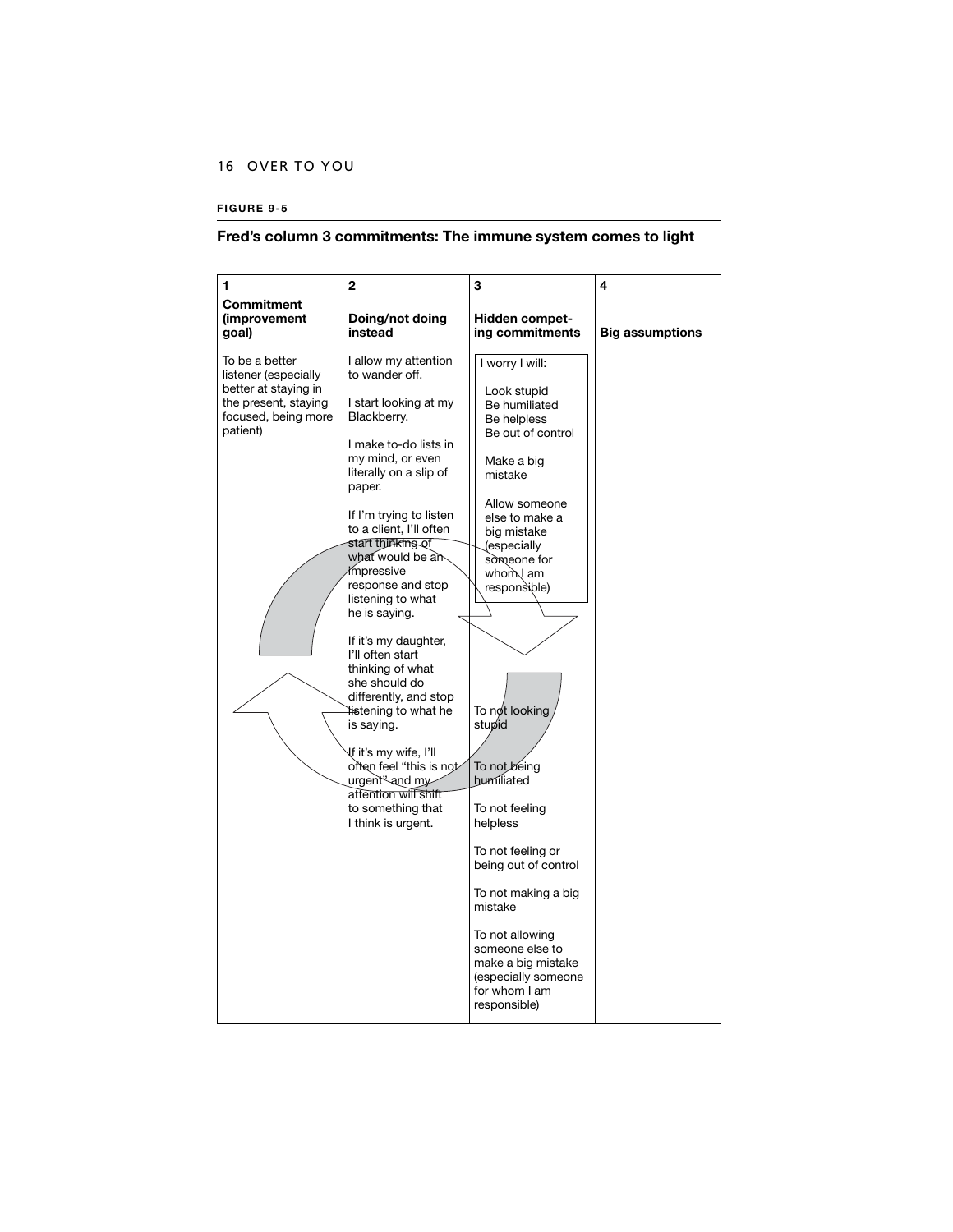gas (his genuine, even urgent, interest in being a better listener) and one foot on the brake (all those countercommitments).

We invite you to go ahead and generate some possible thirdcolumn commitments of your own. Each of them will be a commitment to *not* having the things you'd fear most (from step 1) occur. If your worry box holds something like "I'm afraid I will lose credibility" or "People will dislike me; see me as one of Them," then you might enter third-column commitments such as, "I am committed to not losing credibility" or "I am committed to not running the risk I will lose credibility"; "I am committed to not having people dislike me, to not having people think I have gone over to the 'dark side.'"

There is no sense in reading further until you have actually entered your third-column commitments. Have you done this? Do you now have a picture of your own version of the phenomenon of the immunity to change? Does your picture intrigue you? Do you find it interesting? Notice the questions we are not asking you. We are not asking if you feel you have solved anything. You should not feel that you have. We are not asking whether you are happy to see this picture. Is it an altogether pleasant experience to see your own immunity? Often it is not.

You will remember Einstein's injunction that it can be as important to see the problem clearly as to see the solution. All we are going for right now is a more adequate grasp of "the problem," the problem of your genuinely wanting to succeed with your first-column goal but not being able to do so. You should see the way you have a foot on the gas and a foot on the brake. And that picture, however temporarily unnerving, should at least feel interesting, should draw you in with the power of seeing something you did not know before. But it is also possible that you have long been aware of the personal issue that appears in your third column (you always knew that pleasing others was too big a thing for you, or that you were a control freak, or that you worried you were not smart enough), yet the new discovery may come from seeing, in a new way, how tightly this familiar issue is tied to your inability to succeed on the goal in your first column.

In whatever way the map, or X-ray, feels powerful, the important thing is that it does. What if it doesn't? Fred's map felt powerful to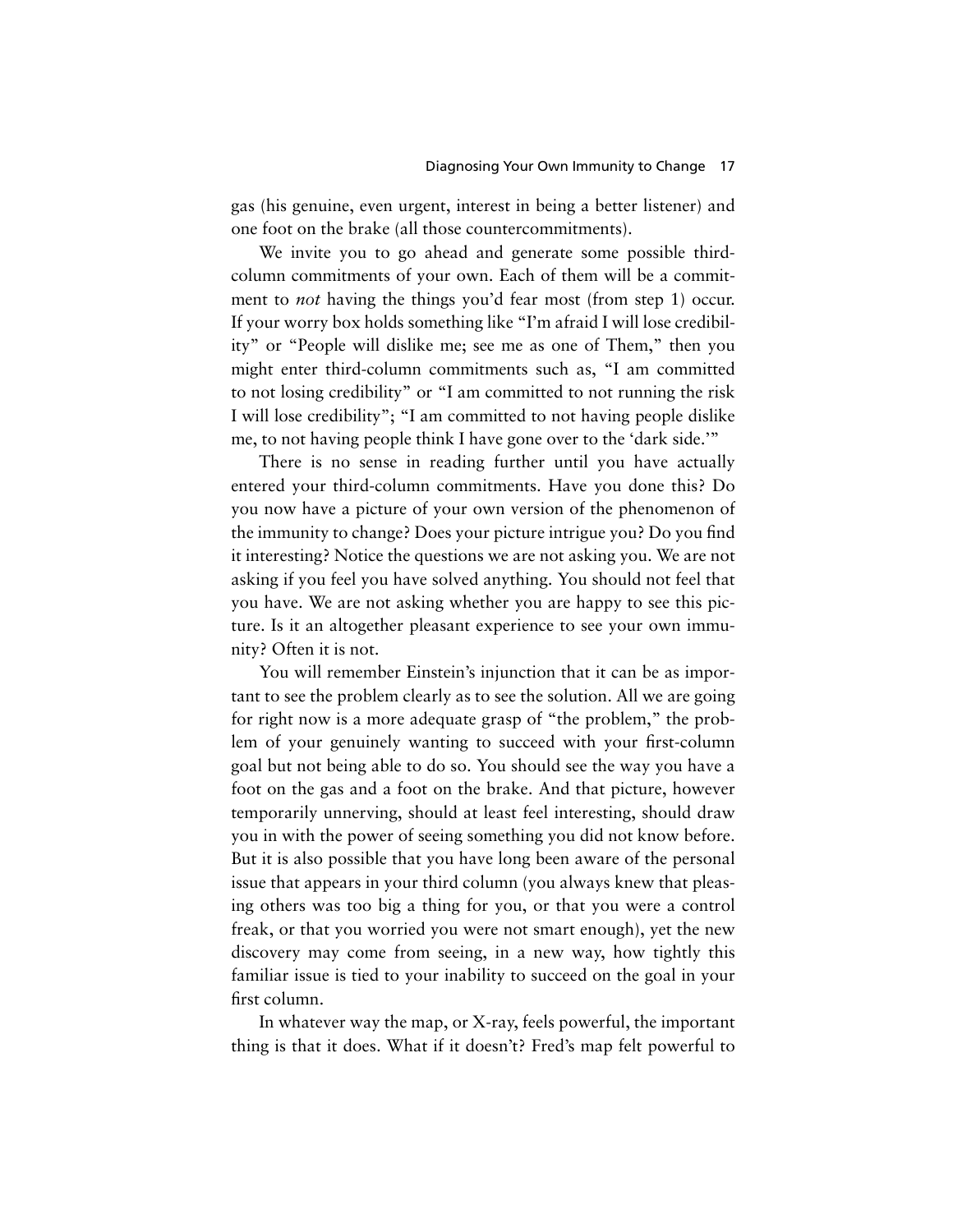him after writing his third-column entries because all of the following were true. See if these conditions are true for you, as well:

- Each of Fred's third-column commitments is clearly a commitment to *self-protection.* Each is tightly tied to a particular fear. If he noted in his worry box that he had a fear he would destroy his marriage by overworking, he wouldn't bleach out the self-protection by writing his third-column commitment as, "I am committed to a better work/family balance." We wouldn't see the danger from which he is committed to protecting himself if he framed it that way. Rather, he would write, "I am committed to not having my wife abandon me and my children hate me, and becoming a miserable, lonely workaholic."
- Each commitment makes some (or all) of the obstructive behaviors in column 2 perfectly sensible; he can see how, given X commitment, Y behavior is just exactly what anyone might do.
- He sees exactly why trying to succeed merely by eliminating his second-column behaviors won't work, because those behaviors are serving a very important purpose.
- He feels stuck because he sees that he is moving in two opposite directions at the same time.

We have learned that if your map does not yet feel powerful or intriguing at this point in the process, it is likely because your entries do not match these criteria in some way. Try to revise them so that they do, and see if your picture gets more compelling to you. Remember, the power or intrigue we are going for here is not yet one of solution or even a road to solution. The experience is not yet one of liberation.

So just what kind of power or intrigue are we talking about? This might best be illustrated with a story about a university provost who participated in one of our institutes. The program was expressly for university presidents, provosts, and the like. It was a summer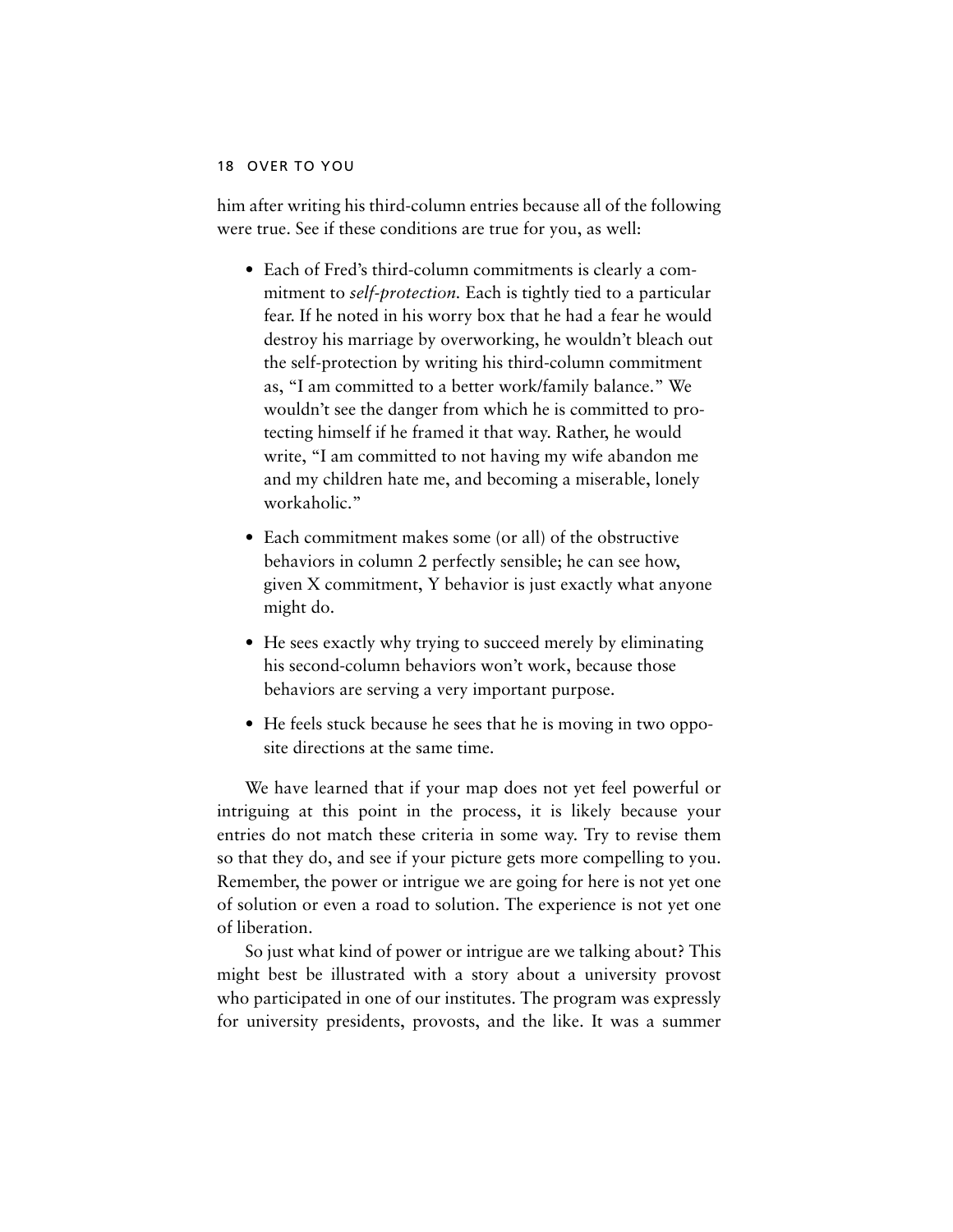program at Harvard, and, as with all of our summer programs, we tell the participants to dress casually. There are always a few people who do not dress casually on the first day (probably because they are uncertain whether their definition of casual is someone else's definition of being a slob). This particular participant, a middle-aged woman, wore a beautiful power suit the first day and an elegant string of pearls around her neck. Every day, as the others became more and more informal in their dress and demeanor, she sat in the middle of the case conference room, with one lovely business suit after another. She sat with a dignified and erect bearing. And always with the pearls.

When we came to filling out the third column, we explained the criteria and what we were really asking them to go for in their entries. We said something like, "And if you get good entries in your third column, your map should stop looking like a collection of notes in response to a bunch of separate questions. Rather, you should begin to see a single, whole thing, across those three columns. You should begin to see a coherent picture. You should begin to see—"

And before we could finish the sentence, it was obvious that she had already gone ahead and made her third-column entries, and the wholeness, the "singleness," the coherence of her picture had hit her square in the face. This dignified, formal, erect woman with the pearls blurted out, to everyone's surprise and delight, "I can tell you what you'll see, all right. You'll see how you are—how you are *screwed*!!"

That succinctly sums up our aim at this point in the process namely, that you now see more clearly how your own important goal is "screwed" by your core contradictions. That is, there is no way for you to move forward since every genuine, sincere, earnest step in the right direction is countered by an equal force in the opposite direction.

If your map offers you similar insight, then you have reached a paradoxical place in the process—namely, that it may only be by seeing more deeply how you are systematically preventing your own change that you put yourself in a dramatically better position to bring about that change! You will have succeeded in taking the first big step toward converting your change goal into a *good problem*.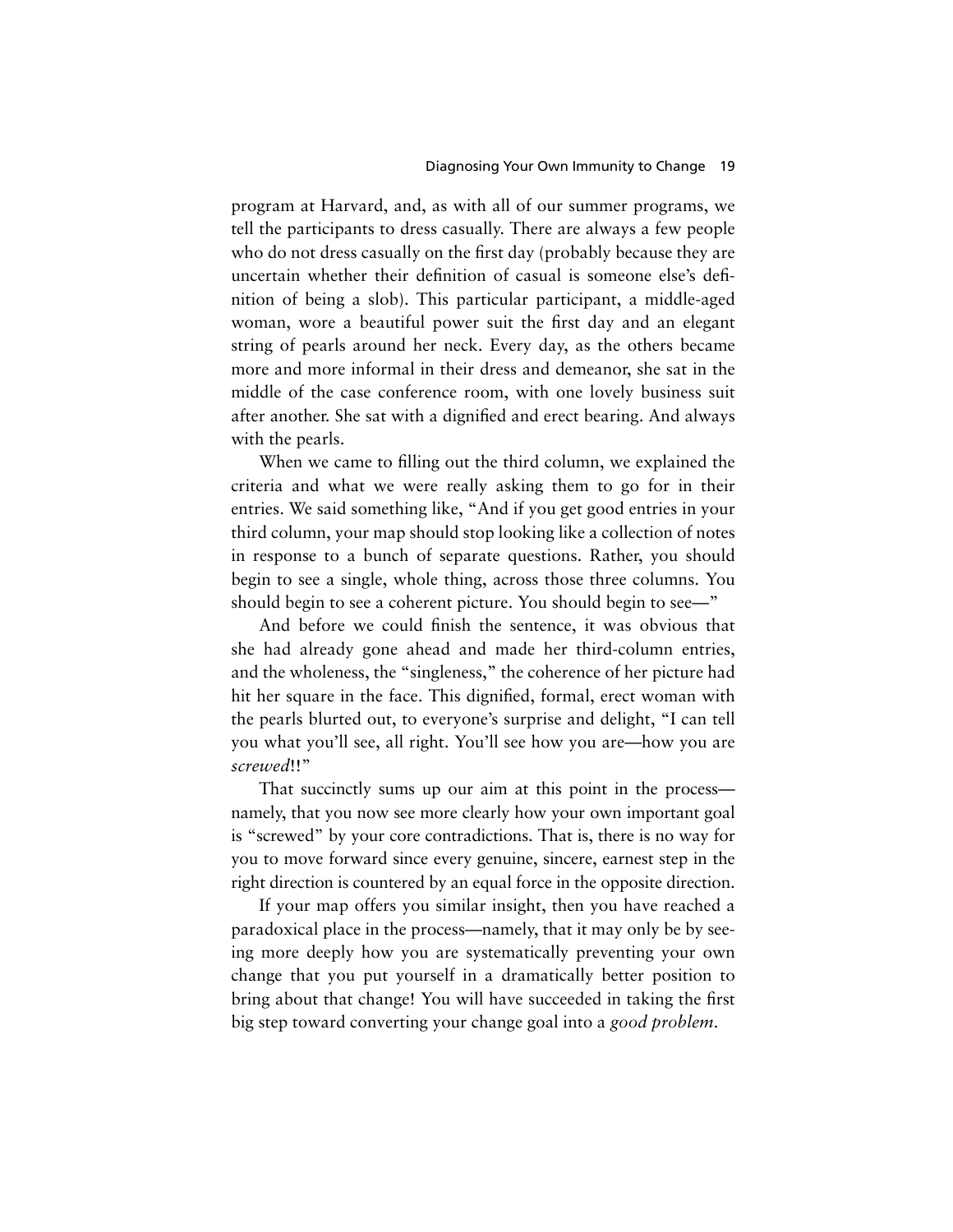Now what's the next step? You need to create a tool for adaptively (rather than technically) working on your change challenge. This tool is what completes the four-column exercise.

#### COLUMN 4: THE BIG ASSUMPTIONS

The intent of an immunity map is to support a way to treat adaptive challenges adaptively, rather than technically. This begins, we said in chapter 2, by creating an adaptive formulation, one that shows us how our first-column goal brings us to the current limits of our development.

We said an adaptive formulation will register on both the *thinking* and *feeling* levels. If we have succeeded in helping you make a powerful map so far, you have a glimpse of your own immunity to change as it involves the improvement goal you identified in column 1. You should now be able to see your own change-prevention system (how you systematically generate the very behaviors that prevent progress on your goal) and an anxiety-management system (how generating these behaviors helps to ward off some of your worst fears, which are associated with your actually making the progress you hope for).

One sign that you have come up with an adaptive formulation of your challenge is when you can see clearly why a technical approach—going straight to the obstructive behaviors in column 2 and trying to eliminate or reduce them—is not a winning plan. Given how well these same behaviors serve the commitments of column 3, you would be inclined to keep generating them (or their cousins)—unless you were able to reconstruct the immune system as a whole.

The most reliable route to ultimately disrupting the immune system begins by identifying the core assumptions that sustain it. We use the concept of big assumptions to signal that there are some ways we understand ourselves and the world (and the relationship between the world and ourselves) that we do not see as mental constructions. Rather, we see them as truths, incontrovertible facts, accurate representations of how we and the world *are*.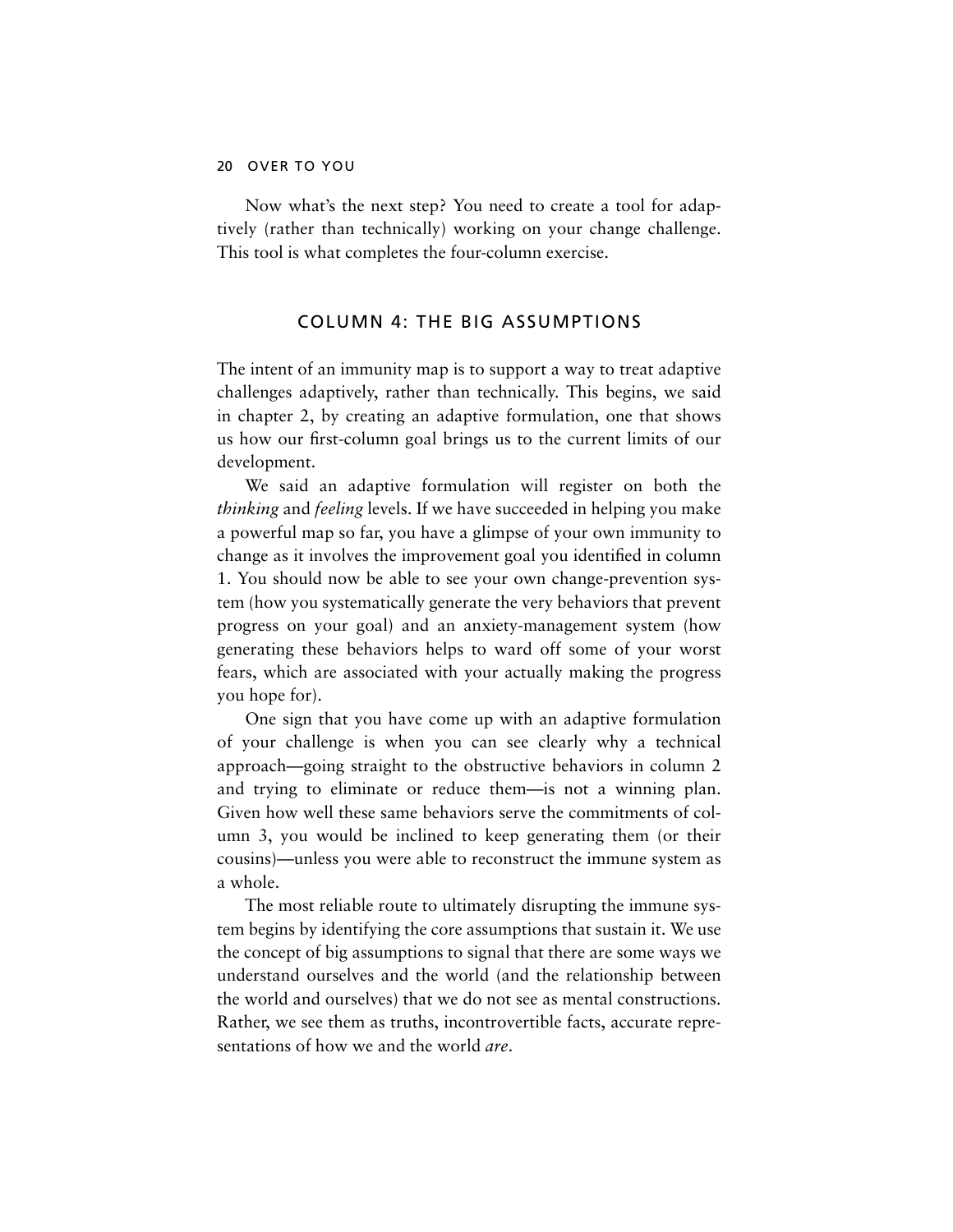These constructions of reality are actually assumptions; they may well be true, but they also may not be. When we treat an assumption as if it is a truth, we have made it what we call a big assumption.

Some of our big assumptions are inevitably brittle and necessarily short-lived. There won't be too many more romantic nights for the dinosaurs in figure 9-6.

We are reminded of a Gary Larson cartoon: two airborne pilots are looking out through their windshield. We see an animal ahead of them enshrouded in fog. "Hey," says the pilot to his co-pilot, "what's a mountain goat doing way up here in a cloud bank?!" These pilots won't be able to hold their distorted assumption much longer. Unavoidable countervailing evidence is about to hit them in the face.

Interestingly though, there is a whole other class of distorted assumptions that is much more problematic, because we are so talented at holding the countervailing evidence at bay. In these instances we may be able to keep ignoring the evidence that our assumption is a distortion. We may continue to fly the airplanes of our lives, so to

#### **FIGURE 9-6**



*Oh, look honey! Make a wish!*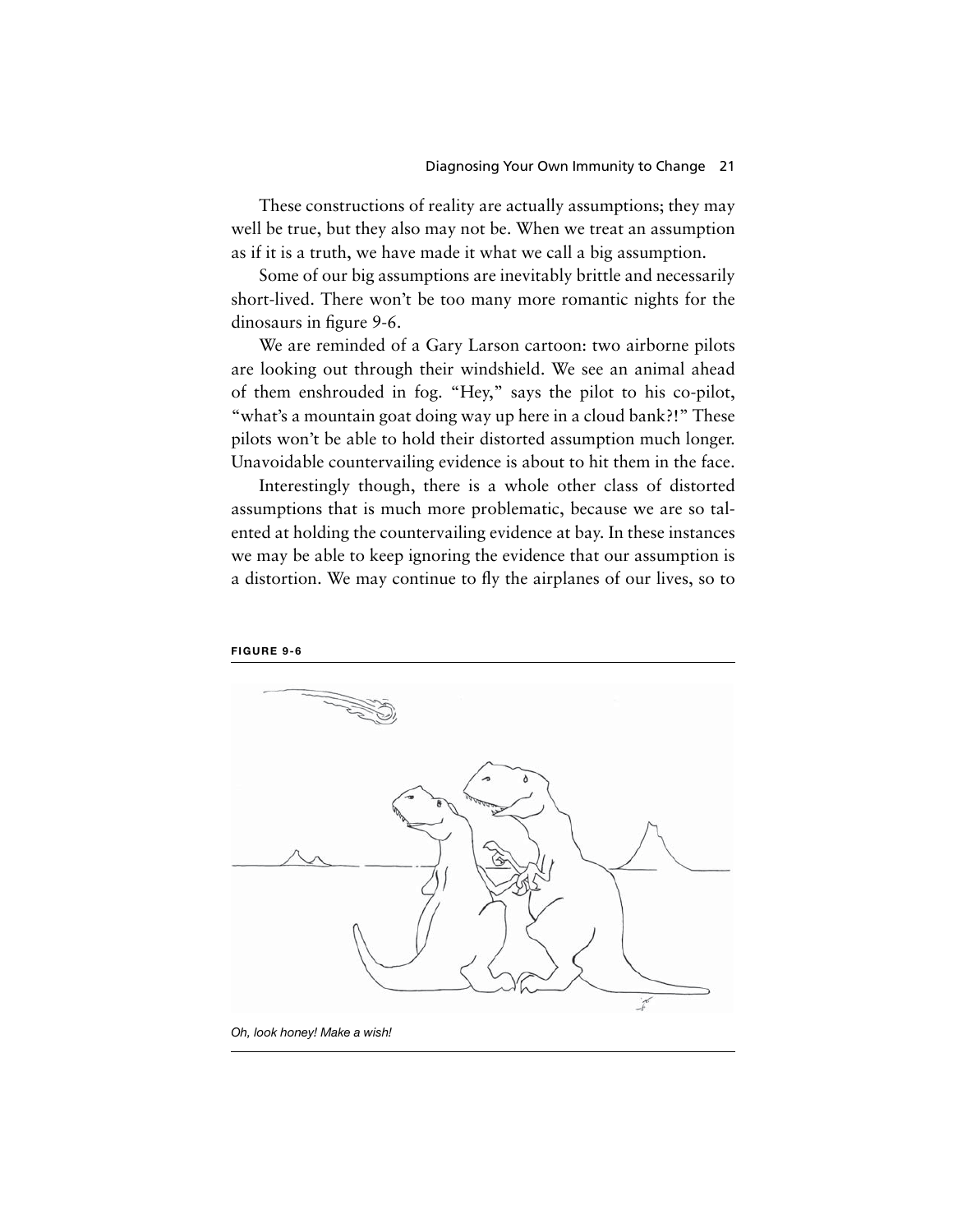speak, with an inaccurate picture of reality. We can use our genius to compensate continuously for all the aerodynamic inefficiencies of our distorted mental model. We are able to keep the plane aloft—but at some cost.

In short, any mindset or way of constructing reality will inevitably contain some blind spot. An adaptive challenge is a *challenge* because of our blind spot, and our *adaptation* will involve some recognition of, and correction of, our blindness.

Thus big assumptions, like competing commitments, normally are out of sight. Making an assumption apparent involves bringing it from "subject" (where we cannot see it because we are so attached to it, so identified with or subject to it) to "object" (where we can now take a perspective on it from outside of ourselves). This is the underlying motion by which *greater complexity* gets created.

Once you have begun to surface some possible big assumptions underlying your own immunity to change, you will be in a much better position to work on your immune system, rather than being captive of it. While this would be very difficult to do "from scratch," the hard work you have already done in creating a picture of your immune system and, in particular, identifying your hidden commitments makes it much less difficult than you might think.

We asked Fred to take a good look at the third-column entries he finally made emerge. Then we asked him to brainstorm all the possible assumptions a person who had such commitments might hold. This was slow going initially, but once he got started, the possible assumptions began to flow. Figure 9-7 shows what he came up with.

In a moment we'll ask you to generate possible big assumptions underlying your own third-column commitments. Before you do, it may be helpful to consider the criteria by which Fred judged the robustness of his entries. All of the following were true for him and his entries, and you should be able to say the same:

• Some of the big assumptions you may regard as true ("What do you mean I *assume* some bad thing will happen? Believe me, some bad thing *will* happen!"); some of them you may see right away are not really true ("I can see that it is clearly not true, but I act and feel as if it *were* true"); and some of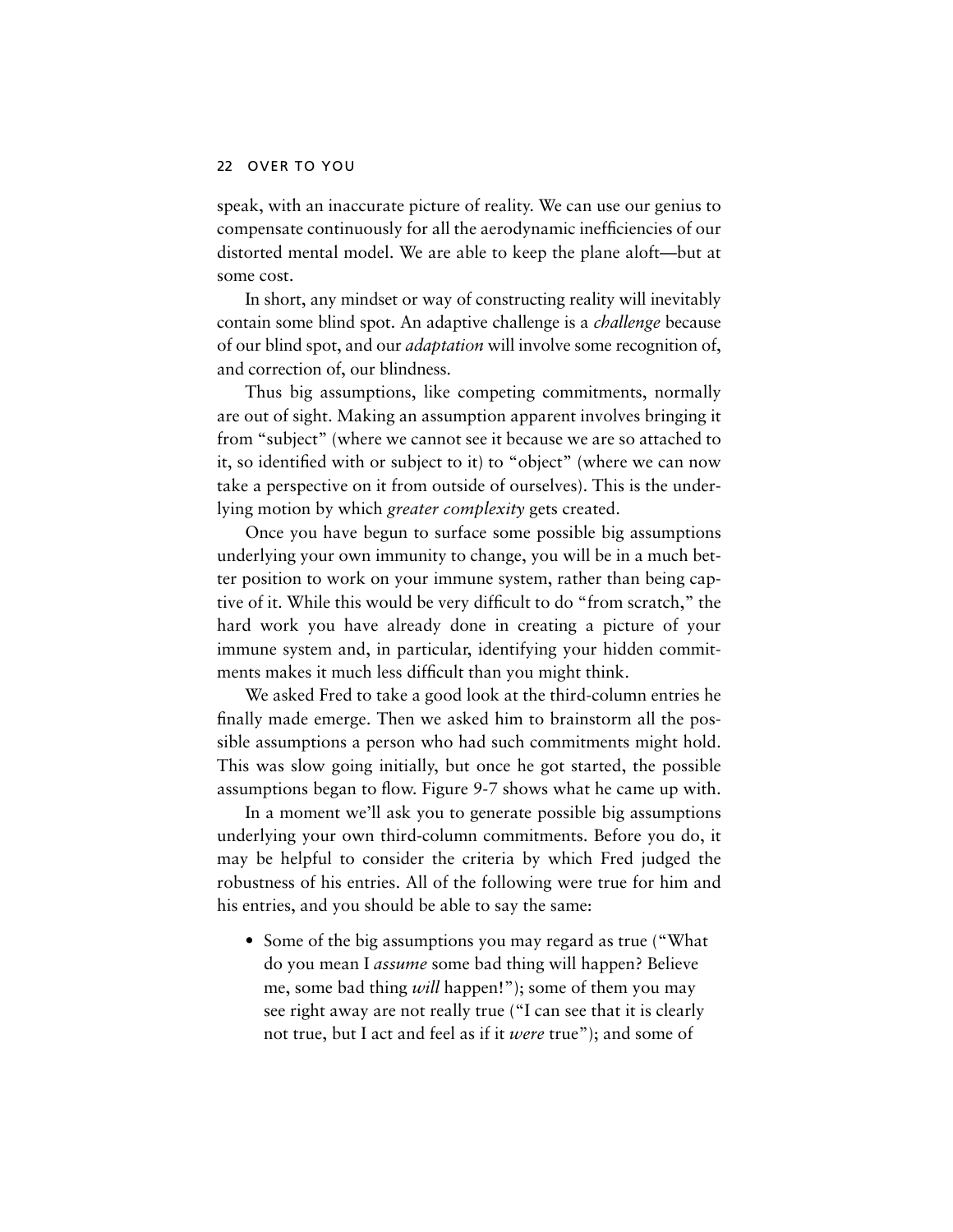#### **FIGURE 9-7**

#### **Fred's full map**

| 1                                                                                                                         | $\overline{2}$                                                                                                                                                                                                                                                                                                                                                                                                                                                                                                                                                                                                                 | 3                                                                                                                                                                                                                                                                                                     | 4                                                                                                                                                                                                                                                                                                                                                                                                                                                                                                                                                                                                                                                                                                                                                                                                                                                                                         |
|---------------------------------------------------------------------------------------------------------------------------|--------------------------------------------------------------------------------------------------------------------------------------------------------------------------------------------------------------------------------------------------------------------------------------------------------------------------------------------------------------------------------------------------------------------------------------------------------------------------------------------------------------------------------------------------------------------------------------------------------------------------------|-------------------------------------------------------------------------------------------------------------------------------------------------------------------------------------------------------------------------------------------------------------------------------------------------------|-------------------------------------------------------------------------------------------------------------------------------------------------------------------------------------------------------------------------------------------------------------------------------------------------------------------------------------------------------------------------------------------------------------------------------------------------------------------------------------------------------------------------------------------------------------------------------------------------------------------------------------------------------------------------------------------------------------------------------------------------------------------------------------------------------------------------------------------------------------------------------------------|
| Commitment<br><i>(improvement</i><br>goal)                                                                                | Doing/not doing<br>instead                                                                                                                                                                                                                                                                                                                                                                                                                                                                                                                                                                                                     | Hidden compet-<br>ing commitments                                                                                                                                                                                                                                                                     | <b>Big assumptions</b>                                                                                                                                                                                                                                                                                                                                                                                                                                                                                                                                                                                                                                                                                                                                                                                                                                                                    |
| To be a better<br>listener (especially<br>better at staying in<br>the present, staying<br>focused, being more<br>patient) | I allow my attention<br>to wander off.<br>I-start looking at my<br>BlackBerry.<br>Vmake to-do lists in<br>my mind, or even<br>literally on a slip of<br>paper.<br>If I'm trying to listen<br>to a client, I'll often<br>start thinking of<br>what would be an<br>impressive response<br>and stop listening to<br>what he is saying.<br>If it's my daughter,<br>I'll often start<br>thinking of what she<br>should do differ-<br>ently, and stop<br>listening to what he<br>is saying.<br>If`it's my wife, I'll<br>often feel "this is<br>not urgent" and my<br>attention will shift<br>to something that<br>I think is urgent. | To not looking<br>stupid<br>To not being<br>humiliated<br>To not feeling<br>helpless<br>To not feeling or<br>being out of control<br>To not making a $\cancel{\phi}$ g<br>mistake<br>To not allowing<br>someone else to<br>make a big mistake<br>(especially someone<br>for whom I am<br>responsible) | I assume there is a<br>limited number of<br>"chances" I get with<br>my teenagers (that if<br>they see me as<br>"stupid" too many<br>times, they will just<br>stop listening to me<br>entirely).<br>I assume there is<br>absolutely nothing<br>positive in an<br>interaction with<br>my kids in which<br>they dismiss and<br>ridicule what I have<br>to say; that such<br>an interaction is<br>clearly worse<br>than no interaction<br>at all.<br>I assume my wife<br>expects me to be<br>able to help her<br>solve the difficult<br>problems she<br>shares with me.<br>I assume that<br>"helping" is<br>always a matter of<br>helping someone<br>take a next step in<br>the right direction.<br>I assume if I/feel<br>helpless there is no<br>way I can be a good<br>l⁄istener. ∕<br>Lassume if I cannot<br>be in control of the<br>situation things are<br>likely going to get<br>worse. |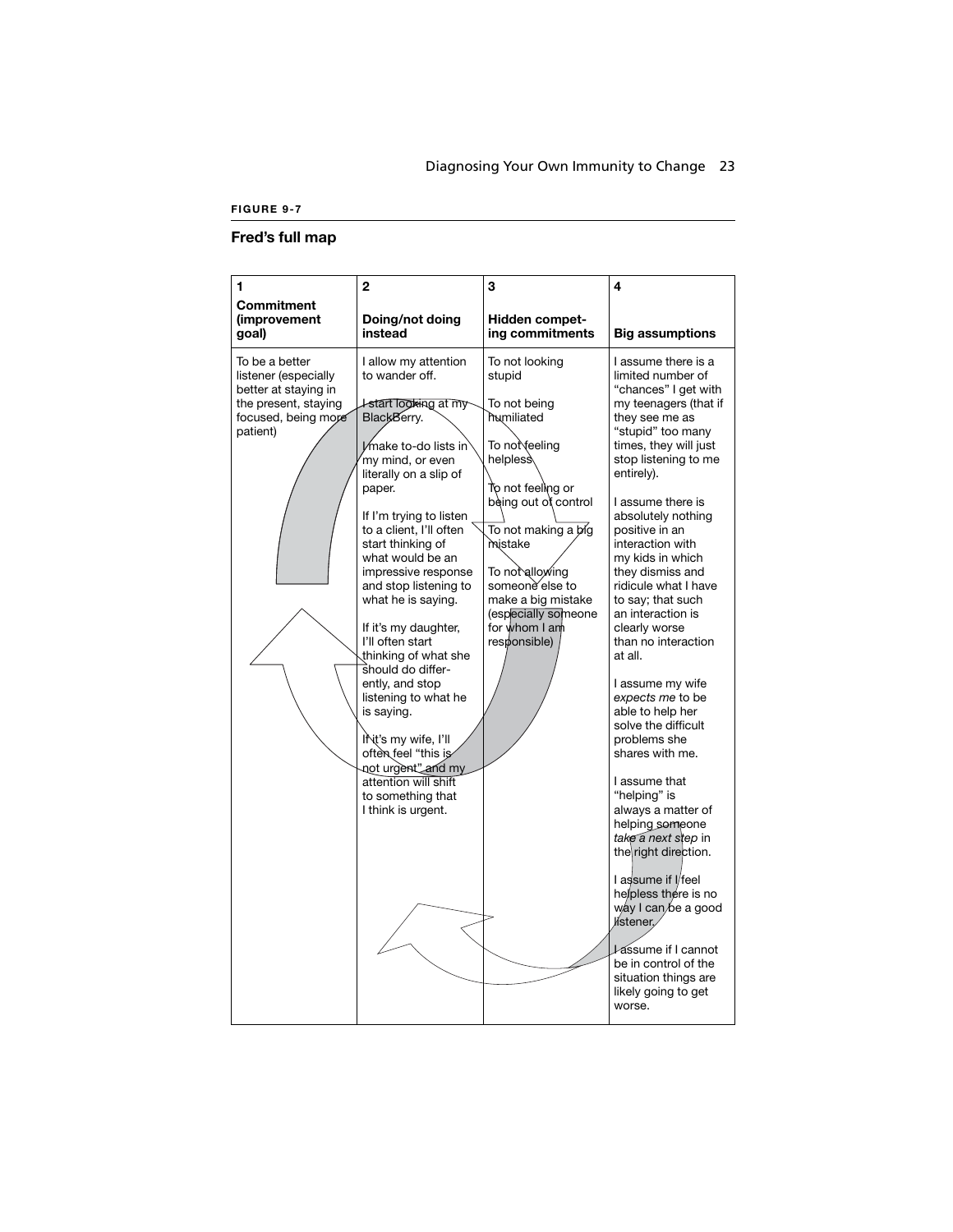#### **FIGURE 9-7 (CONTINUED)**

#### **Fred's full map**

|  | I assume if I make a<br>big mistake I will not<br>be able to recover<br>from it.                                                                                                                                                        |
|--|-----------------------------------------------------------------------------------------------------------------------------------------------------------------------------------------------------------------------------------------|
|  | I assume if I do not<br>help my kids or<br>junior colleagues to<br>avoid mistakes I am<br>being irresponsible,<br>letting them down,<br>letting my family or<br>company down, and<br>that bad things are<br>going to happen to<br>them. |

them you may be quite unsure about ("Part of me feels this *is* true, or true most of the time, but another part of me is not so sure"). However, there is some way in which you have felt, or continue to feel, that every big assumption you list is true. And you might be right. We reiterate, we are not saying all our big assumptions are false. What we are saying is that we can't explore how true or false they are until we have surfaced and tested them.

- It is clear how each of the big assumptions, if taken as true, makes one or more of the third-column commitments inevitable (e.g., if it is absolutely certain that I cannot recover from a big mistake, it then makes all the sense in the world that I would be committed to never making a big mistake). Taken as a whole, the set of big assumptions collectively makes the third-column commitments inevitable, and thus it is clear how they sustain the immune system: The third-column commitments clearly follow from the big assumptions and generate the behaviors in column 2; these behaviors clearly undermine the goal in column 1.
- The big assumptions make visible a bigger world that, until now, you have not allowed yourself to venture into. You see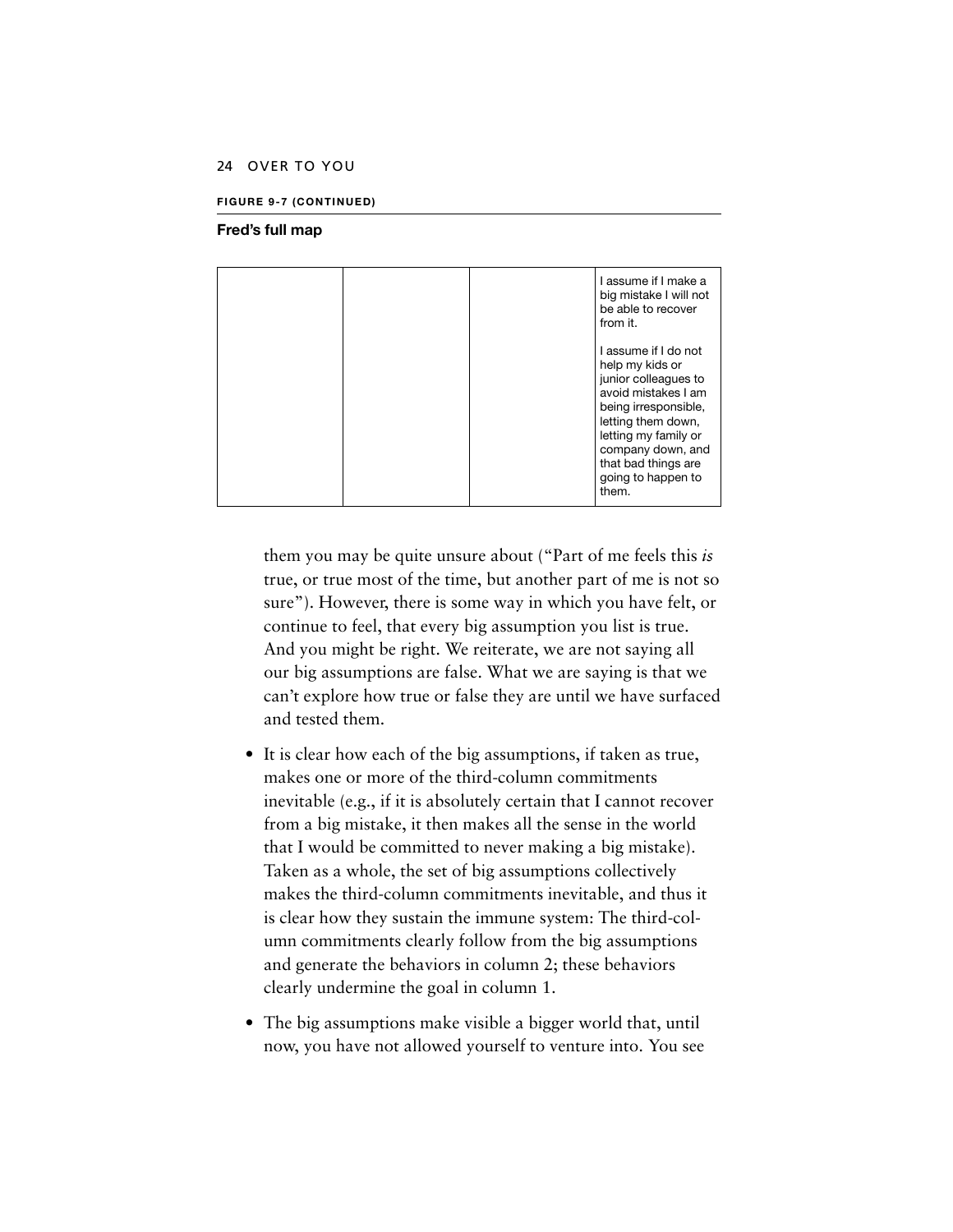how your big assumptions constitute a "Danger! Do Not Enter!" sign in front of this wider world (e.g., "I could, at least theoretically, step out into a world where I am not always in control, even where I feel helpless. I could enter a world where I do not give advice when it is not asked for, where I consider that my children are more forgiving than I imagine," and so on). It is possible that all these warning signs are completely appropriate and should be heeded, but it is also possible that your big assumptions are evidence that you are limiting yourself to only a few of the rooms in the mansion of your life.

Please generate as many possible big assumptions as you can. Check them against the above criteria. This last step in developing your X-ray may inspire its own "ahas," but that is not necessary at this point. The critical threshold in creating a good map is that once you have completed the third column, you can see and feel your own version of the immunity-to-change dynamic. Having completed this step, your map should feel intriguing, illuminating, or at least interesting to you.

"Okay, okay," you might feel, after seeing your own systematic prevention of the progress you desire, "This captures my attention. Who wants to have a foot on the gas and a foot on the brake at the same time!? But now, what can I do about it?" We are about to take up that very question in the next chapter of this book. In it you will see how identifying the big assumptions, which reinforce your immune system, actually puts you in a position to disrupt it.